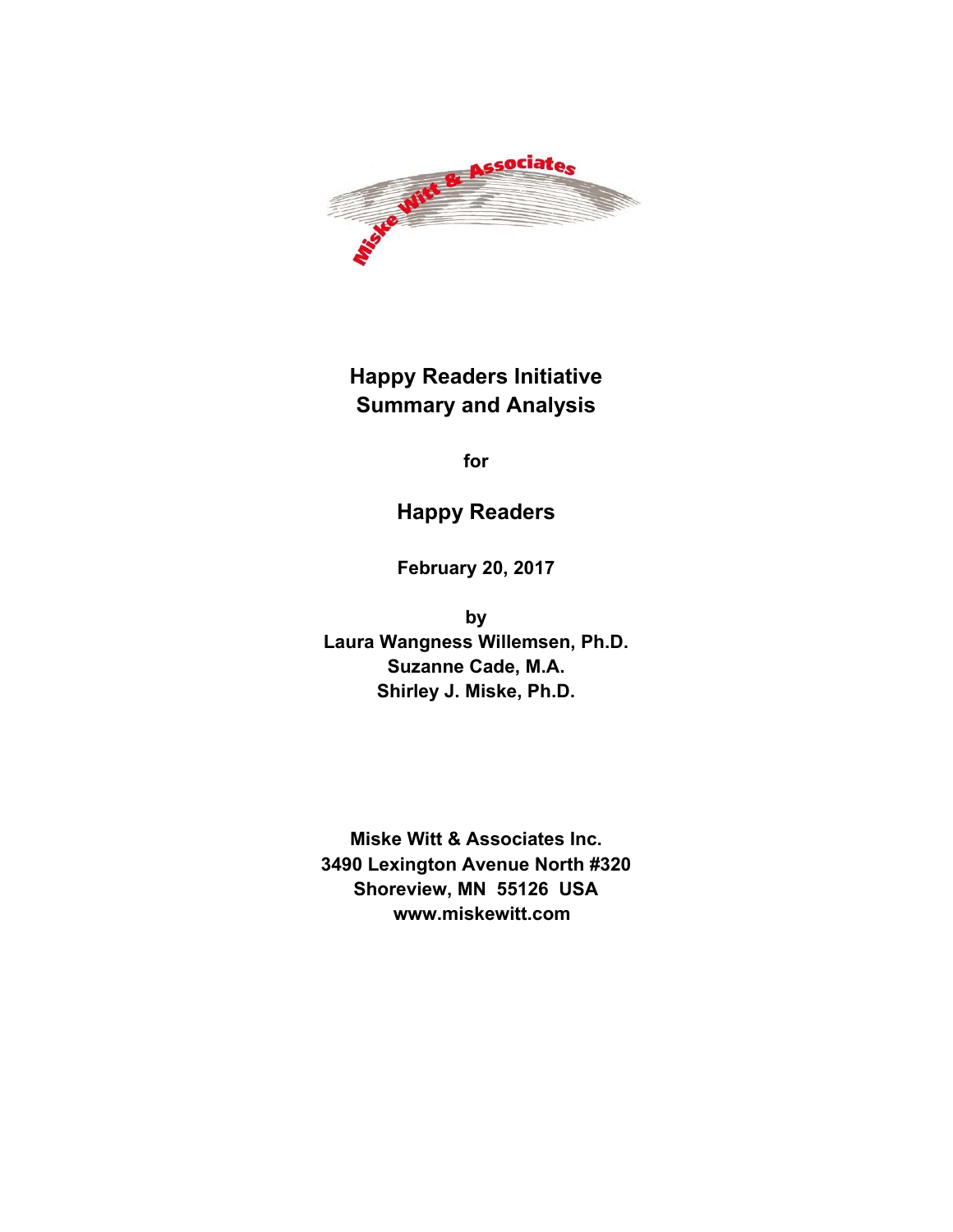## **Contents**

| Appendix D. Terms of reference for consultancy monitoring report Jan 17 DRAFT 39 |  |
|----------------------------------------------------------------------------------|--|

## **Tables**

| Table 1. Happy Readers: Number of schools and stakeholders providing qualitative data |  |
|---------------------------------------------------------------------------------------|--|
|                                                                                       |  |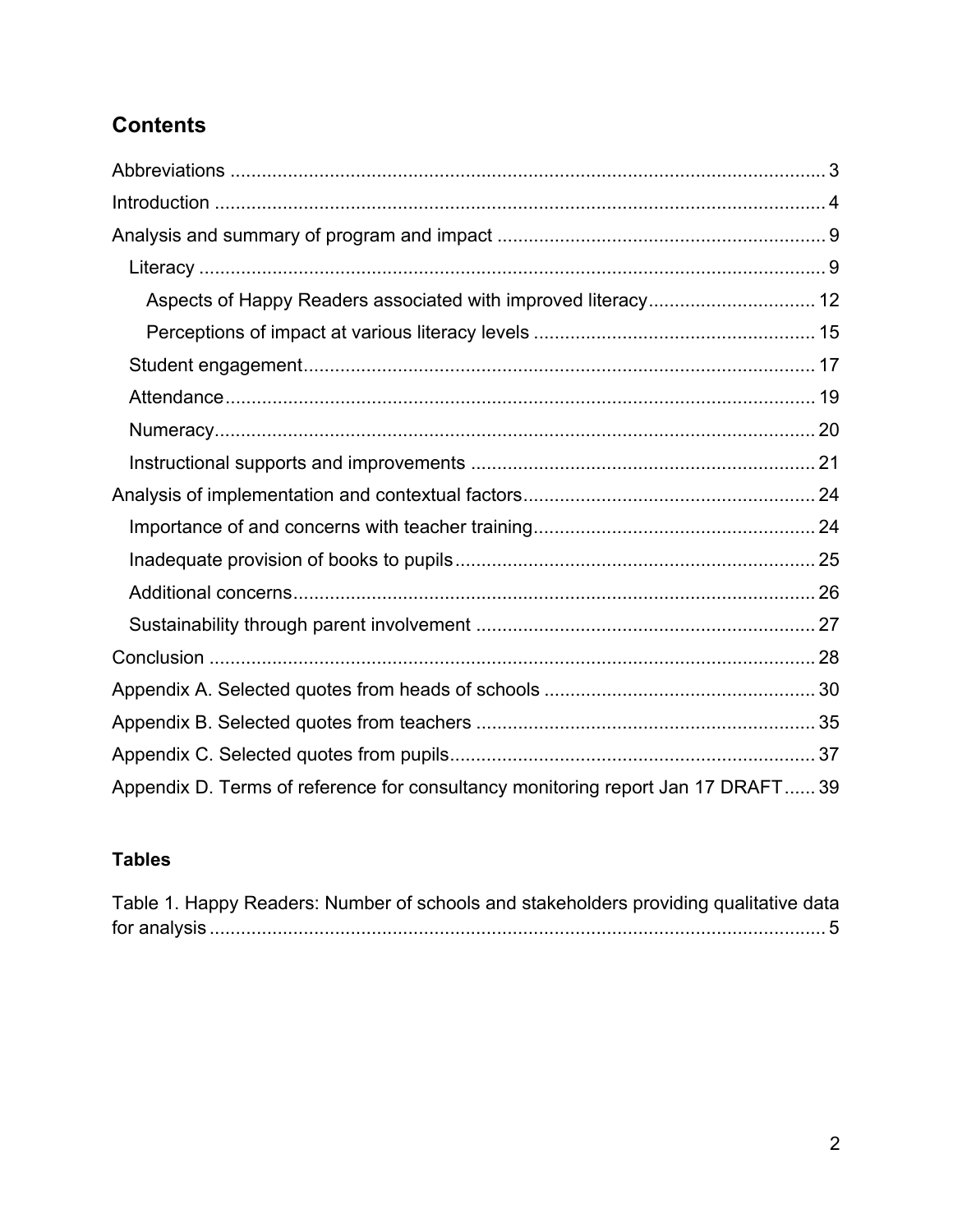## **Abbreviations**

| ERI          | <b>Early Readers Initiative</b>             |
|--------------|---------------------------------------------|
| <b>HoS</b>   | <b>Head of School</b>                       |
| <b>MoPSE</b> | Ministry of Primary and Secondary Education |
| PI AP        | Performance Lag Address Programme           |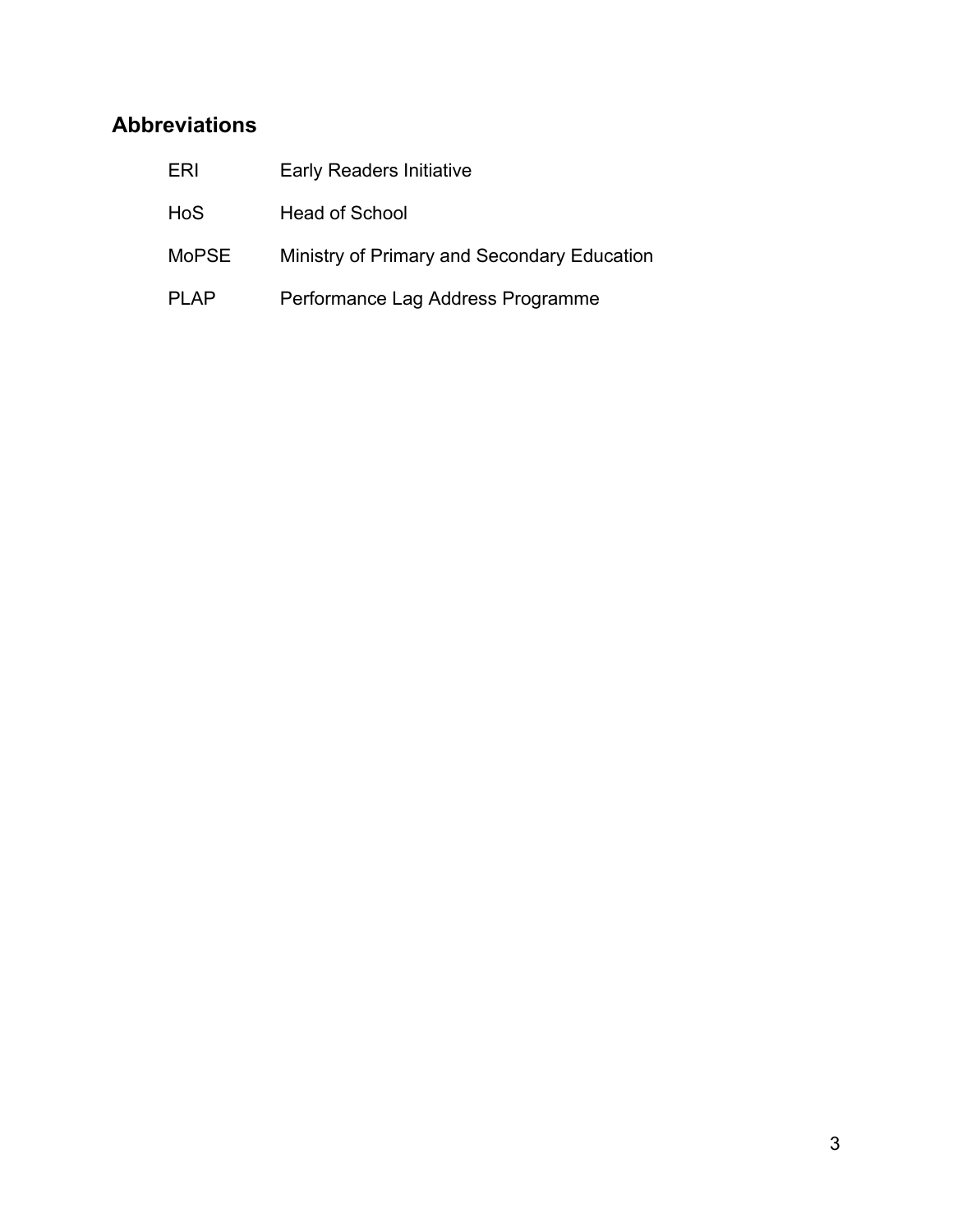## **Introduction**

Happy Readers is one of nine interventions comprising World Vision Zimbabwe's "Improving Girls' Access through Transforming Education" (IGATE) project, which has been created to support girls' enrollment, attendance, retention, and learning in Zimbabwean schools. Happy Readers targets students' literacy and numeracy skill development through the provision of books tailored to Zimbabwean contexts written in three languages: Shona, Ndebele, and English. The organization trains teachers to make use of these texts to support student learning.

The Terms of Reference requested "a report distilling the feedback (i.e., a qualitative analysis) from Heads of School (HoS), teachers, and pupils into a coherent narrative of the effect and impact of the Happy Readers intervention on children in the schools. . . . The report should cover a summary of feedback from Heads; from teachers; [and from] children/pupils; as well as an assessment of overall impacts of Happy Readers in the lives, learning and wellbeing of children in the schools."

Following a brief description of background information (i.e., the Happy Readers approach, IGATE monitoring data, and the process of data analysis), the report offers a brief summary of feedback provided by the three stakeholder groups: HoS, teachers, and pupils. These summaries are followed by the more extensive narrative on the effect and impact of Happy Readers in IGATE schools.

#### **Background**

Happy Readers is a set of Learn-to-Read books developed in Zimbabwe for use in African school situations, especially where English is a second language. The books use African wild animals as the characters to promote positive African values in a learning environment, as well as sensitizing children and teachers to gender specific issues, best cultural practices, and better world themes. The stories are printed on durable gloss paper with large, clear, color pictures on each page to illustrate the stories. The books are designed for increasing skill levels at Grades 1, 2 and 3, and are also used in grades 3, 4, 5, and 6. (According to Happy Readers website, the books are used "even in Grade 7 for remedial reading."1) All books are approved by the Ministry of Primary and Secondary Education (MoPSE) in Zimbabwe for use in schools. Pupils

 $\overline{a}$ 1 Happy Readers Website, http://www.happy-readers.com/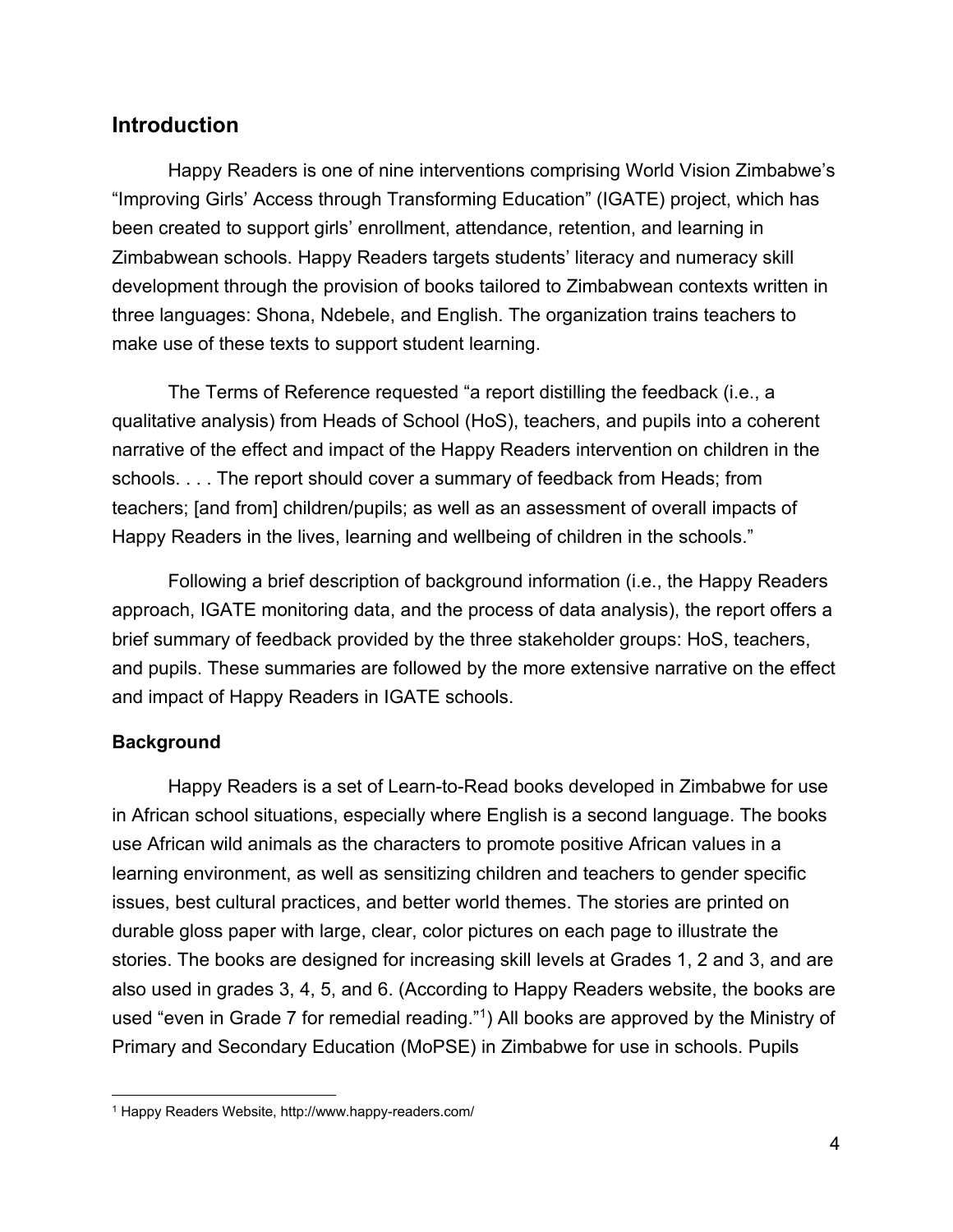read the books individually, according to their skill level, and teachers have forms to keep track of the color-coded levels at which pupils are reading.

IGATE has implemented the reading component of the Happy Readers in 300 rural schools in Zimbabwe, in close collaboration with the MoPSE. During IGATE implementation, School Inspectors gathered feedback (as part of their routine monitoring) on the effectiveness, impact, and popularity of Happy Readers. Feedback was collected from HoS, teachers, and pupils using these survey forms: (1) Schools Visit Booklet; (2) School Survey Form (Reading); and (3) School Survey Form (Numeracy). The number of schools and the number of HoS, teachers, and pupils whose responses comprise the data for the report are listed in Table 1 below.

**Table 1. Happy Readers: Number of schools and stakeholders providing qualitative data for analysis** 

|           | <b>Schools</b> | Heads of<br>School (HoS) | Teachers | <b>Pupils</b> |
|-----------|----------------|--------------------------|----------|---------------|
| Total No. | 38             | 36                       | 220      | 192           |

Since the report summarizes only qualitative data, a standard process was used for analyzing the qualitative data. First, data analysts aggregated the relevant sections of data from the files according to stakeholder (i.e., HoS, teachers, pupils). Next, they read through the data entries to develop a sense of the data overall and to formulate codes to assign to the text. Then the data were coded in order to identify key themes for each stakeholder group and in relation to overall impact "in the lives, learning, and wellbeing of children in the schools," as requested in the TOR. The themes that emerged now form the main sections of this report.

It must be noted that self-reporting data, while valid, is only one source of data. Responses can be influenced by stakeholders' desire to impress the School Inspector who is collecting the data, in hopes of receiving more resources, or by a variety of other motivations besides reporting "facts" straightforwardly. Usually self-reported data is triangulated with other data (e.g., classroom observations) to establish higher confidence in the findings. Nevertheless, the monitoring data analyzed here reveal both positive and negative aspects of the intervention, which suggests stakeholders were speaking candidly and honestly.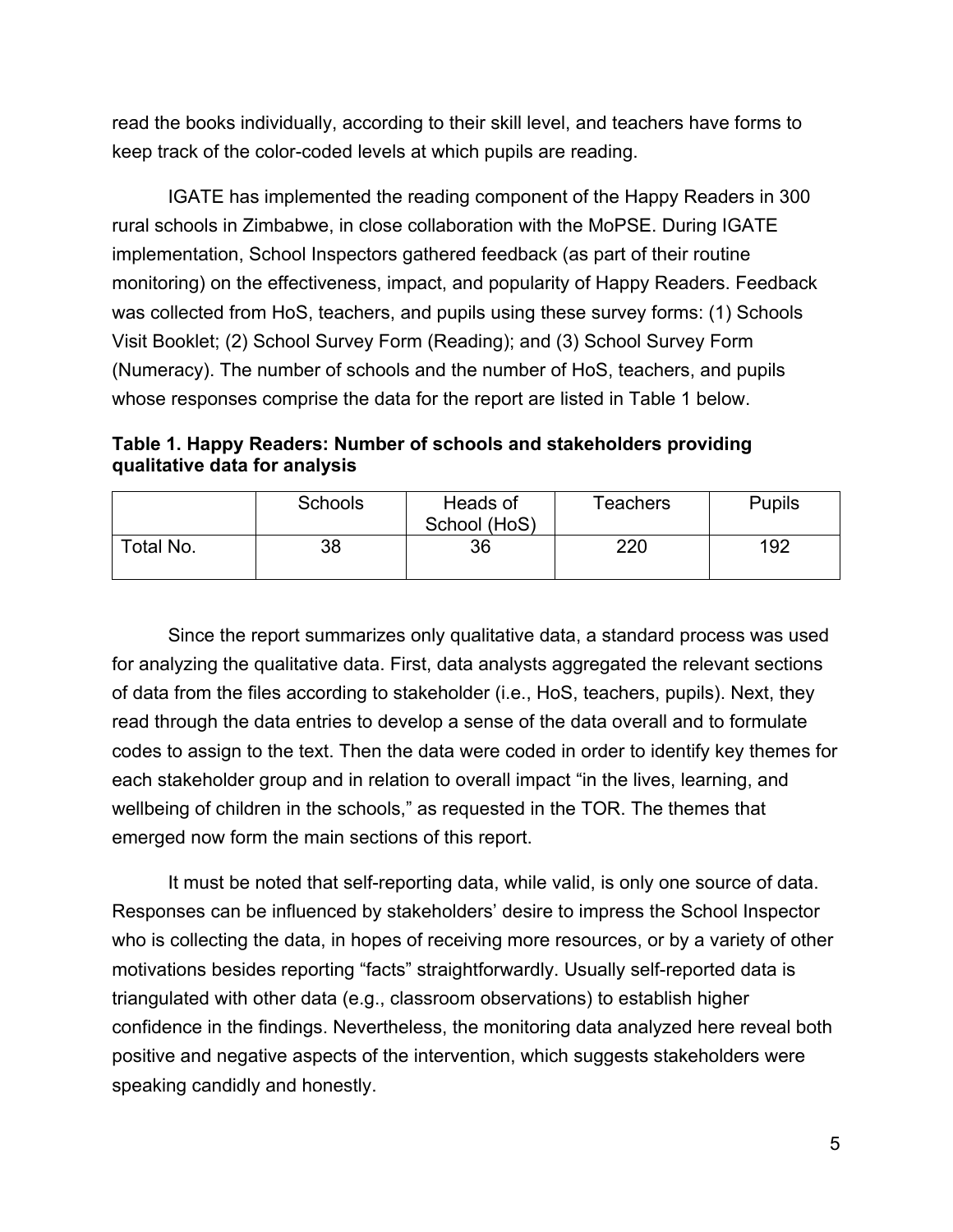#### **Analysis by Stakeholder Group**

Below is a brief summary of the findings according to each stakeholder group, beginning with pupils, their teachers, and then HoS. While some participants noted challenges and contextual factors that mitigated the success of Happy Readers, the analysis of participants' perspectives reveals that *overall, Happy Readers has had a substantial positive impact on the learning, lives, and wellbeing of children in the IGATE Zimbabwean schools implementing the Happy Readers program.*

#### *Pupils*

Pupil feedback was consistently positive and favorable toward Happy Readers. Pupils found the Happy Readers books to be entertaining and educational. They focused on the books' physical appeal; they liked the books' bright colors and illustrations (pictures). Pupils replied consistently that they enjoy the stories; some even said the stories "made them happy." Several noted the Happy Readers books are easy to read. Pupils attributed their own improvement in reading, writing, comprehension, and improved English language skills to reading and learning from Happy Readers books. Pupils also described their own improvement in verbal, written, and cognitive skills after using Happy Readers books. One pupil specifically mentioned improving in oral reading, in writing, and in self-confidence:

Happy Readers helps me to know how to read. I am not shy to read aloud in my class as I was before I started reading Happy Readers books. I have learnt many new words through Happy Readers. I now read fluently, answer comprehension questions in correct English grammer [sic]. My ideas now come easily when writing compostion [sic].

(See Annex C for quotes from pupils separated into two categories, "Benefits of the Happy Readers Initiative" and "Challenges and Concerns with the Happy Readers Initiative.")

#### *Teachers*

Teachers' feedback revealed mostly favorable responses to Happy Readers, with some mentioning concerns or challenges – primarily regarding the small quantity of books and materials available to students. Key areas in which teachers observed that Happy Readers either helped students or brought about actual improvements were: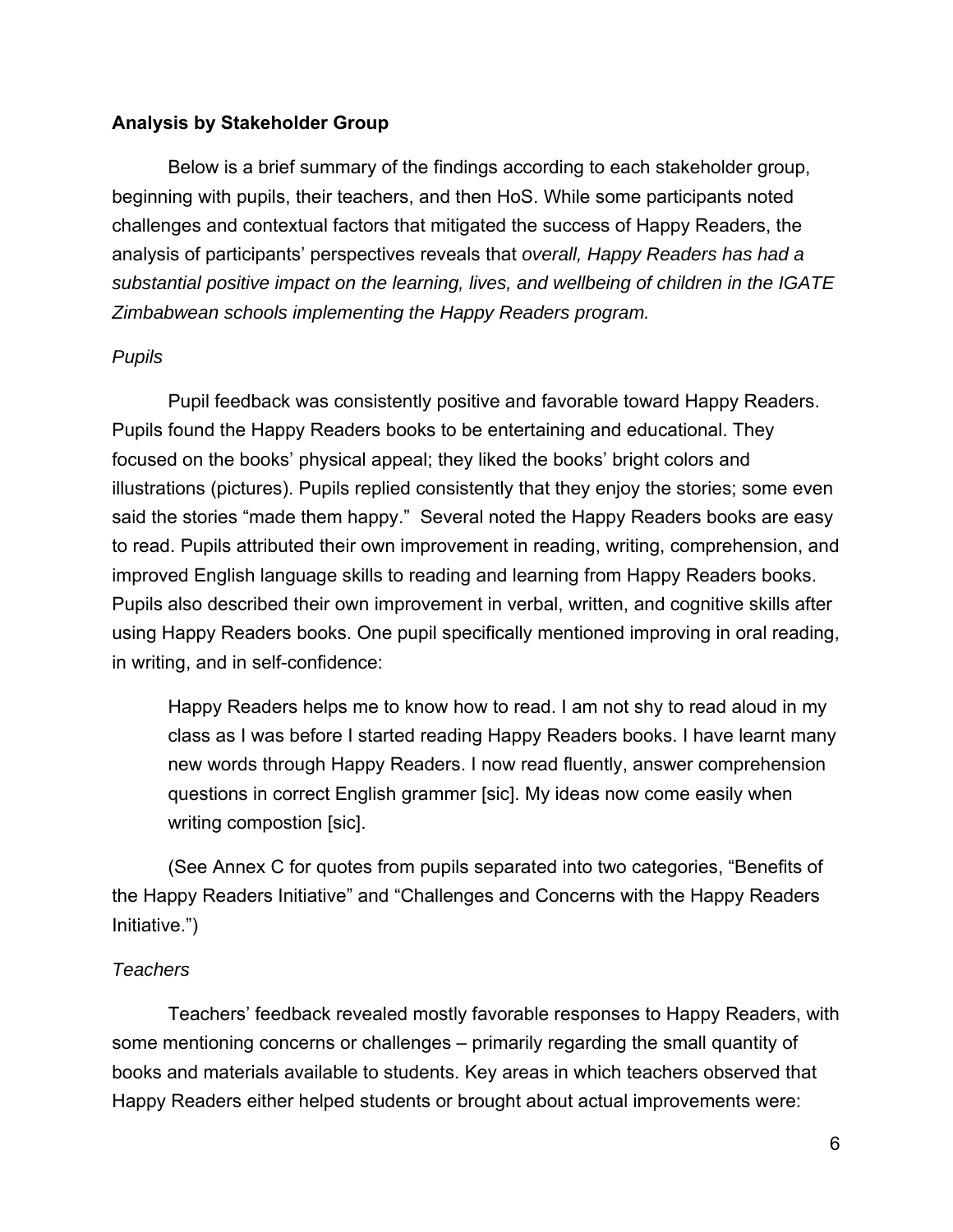decoding words, pronunciation, vocabulary, motivation to read, fluency, reading comprehension, development of a reading culture, sentence construction, writing (spelling and composition), and students' passing rate for English. Teachers observed students' appreciation for the Happy Readers books in relation to these characteristics of the books themselves: colorfulness, pictures, bold print, font size, simple language, various levels for all learners, interesting stories, and information relevant to students' local environment.

Teachers observed that Happy Readers promoted attendance and increased punctuality; some students even arrived early to school so they could read. There was a consistent tone of increased student motivation in learning to read. Several teachers credited the Happy Readers model for the development of a reading culture that had begun to emerge. As students themselves had noted, teachers observed that students enjoyed the stories; and teachers as well as students found the texts educational.

Teachers identified the Happy Readers materials as useful teaching tools that helped ease their workload and gave them support for teaching reading. Teachers consistently connected students' improvement in reading skills to the Happy Readers model. They noticed students' improvement in reading comprehension, and they noted that students often were able to answer questions about the stories in the Happy Readers books. Teachers observed how Happy Readers books are designed to meet students' individual needs, and frequently mentioned the simple-to-complex nature of the books and how beneficial this was for students. The gradual increase of text complexity, the book design that catered to individual student differences, and the materials that enabled teachers to provide guidance to students, supported teachers who utilize scaffolding as an instructional strategy.

Teachers noted that the design of the books was particularly helpful for students who were at the lowest reading levels and/or not reading at all prior to the implementation of the initiative. They observed students beginning to recognize Happy Reader vocabulary words "out of context" or in new contexts. Teachers recognized students were engaging with the content and not just attracted to the physical presentation of the books. After students read Happy Readers books, they were able to share summaries of the stories they read, and the stories sparked discussions.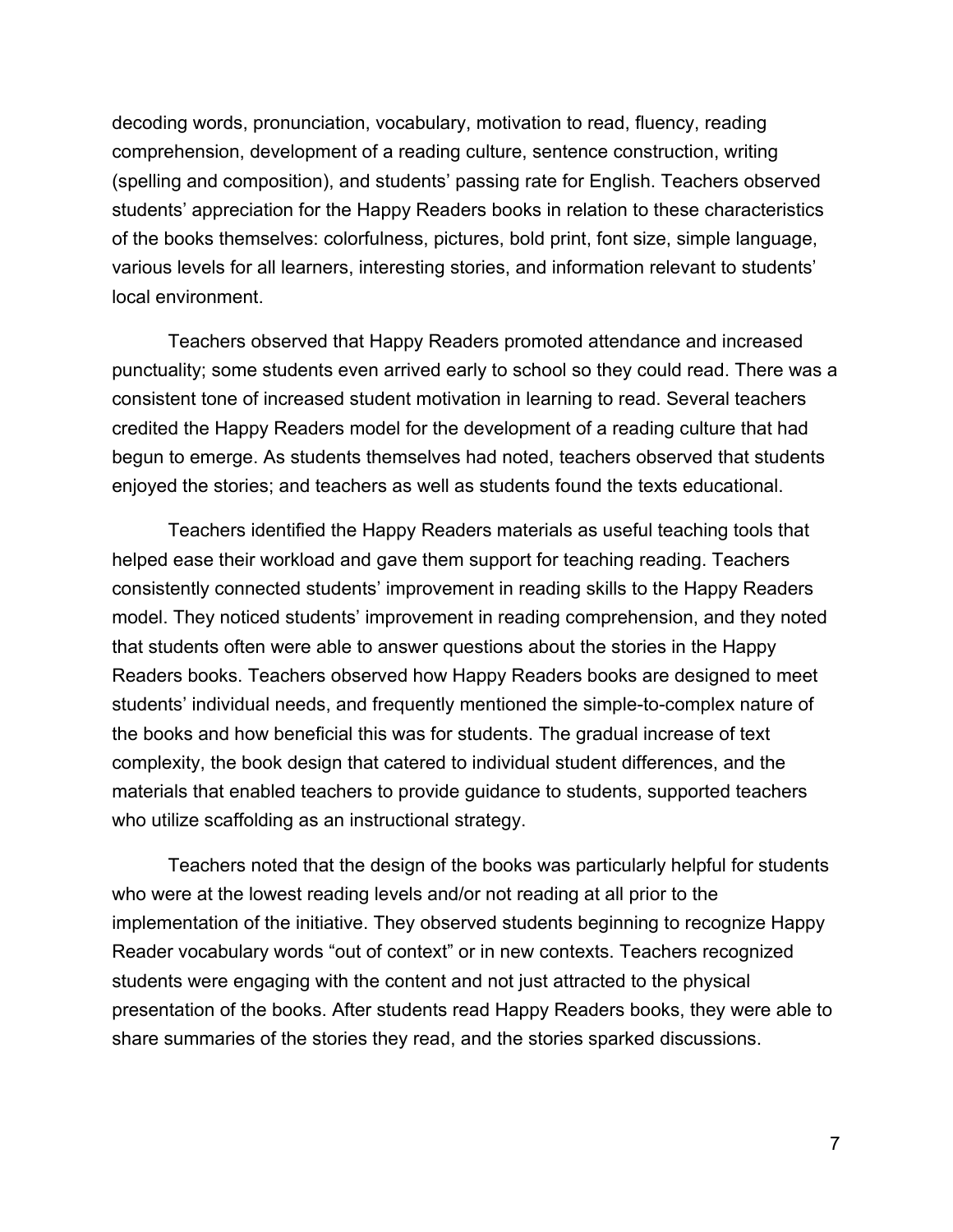One teacher observed that the Happy Readers books boosted students' selfconfidence in reading. This enhanced self-confidence appears to be a critical component of the development of the reading culture at each school. Related to this increase in confidence, teachers noticed students were more engaged in reading, were interested in the stories they read, and read books of various levels. Students talked to each other about the stories, which improved their reading proficiency and, subsequently, also improved their writing skills. All of these benefits accrued to students at the same time that teachers found Happy Readers was a help to them in their own teaching. (See Annex B for quotes from teachers separated into two categories, "Benefits of the Happy Readers Initiative" and "Challenges and Concerns with the Happy Readers Initiative.")

#### *Heads of School*

Whereas pupils' comments focused on the colorful books and the fun stories, and teachers commented on the usefulness and efficacy of the materials for the pupils and for themselves; HoS observed how Happy Readers had either introduced or had strengthened a culture of reading in the school. For example, one HoS noted, "Teachers report that each pupil wishes to get hold of the book once or twice a day, thus developing a reading culture in the school." Not only were the pupils eager to pick up the books and read, but they also brought the story characters into other contexts. Another HoS noted, "Children spent most of their time when outside imitating and miming Happy Readers' activities. They have also given each other nicknames from the Happy Readers books." Nearly all HoS mentioned that pupils *enjoy* the books. Half of the HoS said the books and the program increased students interest in reading. Twothirds of the HoS said the Happy Readers program was "effective" and about the same number said it was "useful" for their teachers. Other HoS said Happy Readers had brought a "strong foundation" in beginning reading to the school, and that it had been able to "bring reading to a much higher level."

In addition to their numerous positive comments, HoS also expressed drawbacks to the program as they had observed it being rolled out. Nearly half of the HoS were concerned about the small number of books allocated to their school. Several observed that teachers learned from each other how to use the Happy Readers; others expressed the need for more teacher professional development in using the program. (See Annex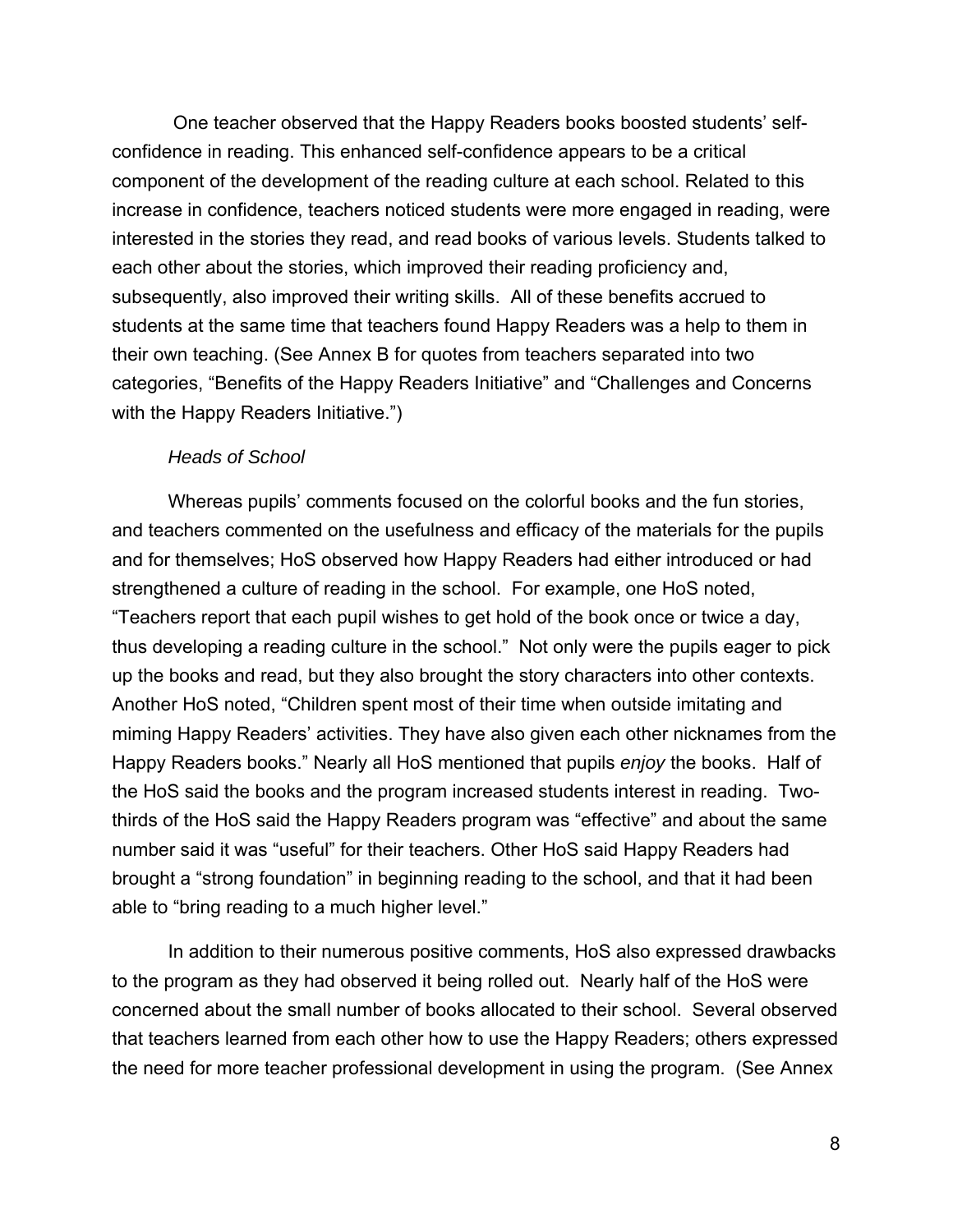A for quotes from teachers separated into two categories, "Benefits of the Happy Readers Initiative" and "Challenges and Concerns with the Happy Readers Initiative.")

## **Analysis and summary of program and impact**

This section of the report integrates the stakeholder findings summarized above, to describe the program's significant and positive impact on children and on their schools and classrooms. The impact is described according to these areas: (1) literacy development, including the sub-categories of impact on students' reading skills; (2) aspects of Happy Readers associated with improved literacy; (3) perceptions of impact at various literacy levels; (4) student engagement; (5) pupil attendance; (6) numeracy; and (7) instructional supports for teachers and teaching improvement. Following this is a discussion of contextual factors, concerns, challenges, and issues identified by stakeholders that may impact sustainability.

#### **Literacy**

The most prominent theme in the feedback from all groups of stakeholders was the positive impact of Happy Readers on student literacy. HoS, teachers, and pupils frequently describe Happy Readers as having supported a strong increase in students' reading in a variety of ways. These include: establishing sound-symbol connection, decoding words, reading comprehension, word pronunciation, spelling, writing, and language fluency, particularly in English. Stakeholders also connect an increase in individual student literacy to an overall increase in a culture of literacy and learning at the school level, something HoS and teachers alike greatly value.

Teachers and HoS recurrently attribute improvement in reading, speaking, and in written language skills to Happy Readers. Data analysis revealed that teachers and HoS identify pupils' improvement in the following areas: reading comprehension, vocabulary exposure, spelling improvement, sound-symbol connection, pronunciation, ability to decode words, language fluency, and increased interest in and enthusiasm for reading. This HoS summarizes what many respondents described as an increase in skills associated with Happy Readers: "Since the arrival and receipt of the Happy Readers at school, we have . . . [realized] a change indeed. Pupils whose reading capacity was very low have shown some degree of improvement especially with word attack, word recognition, spelling, pronunciation, comprehension." Another HoS stated,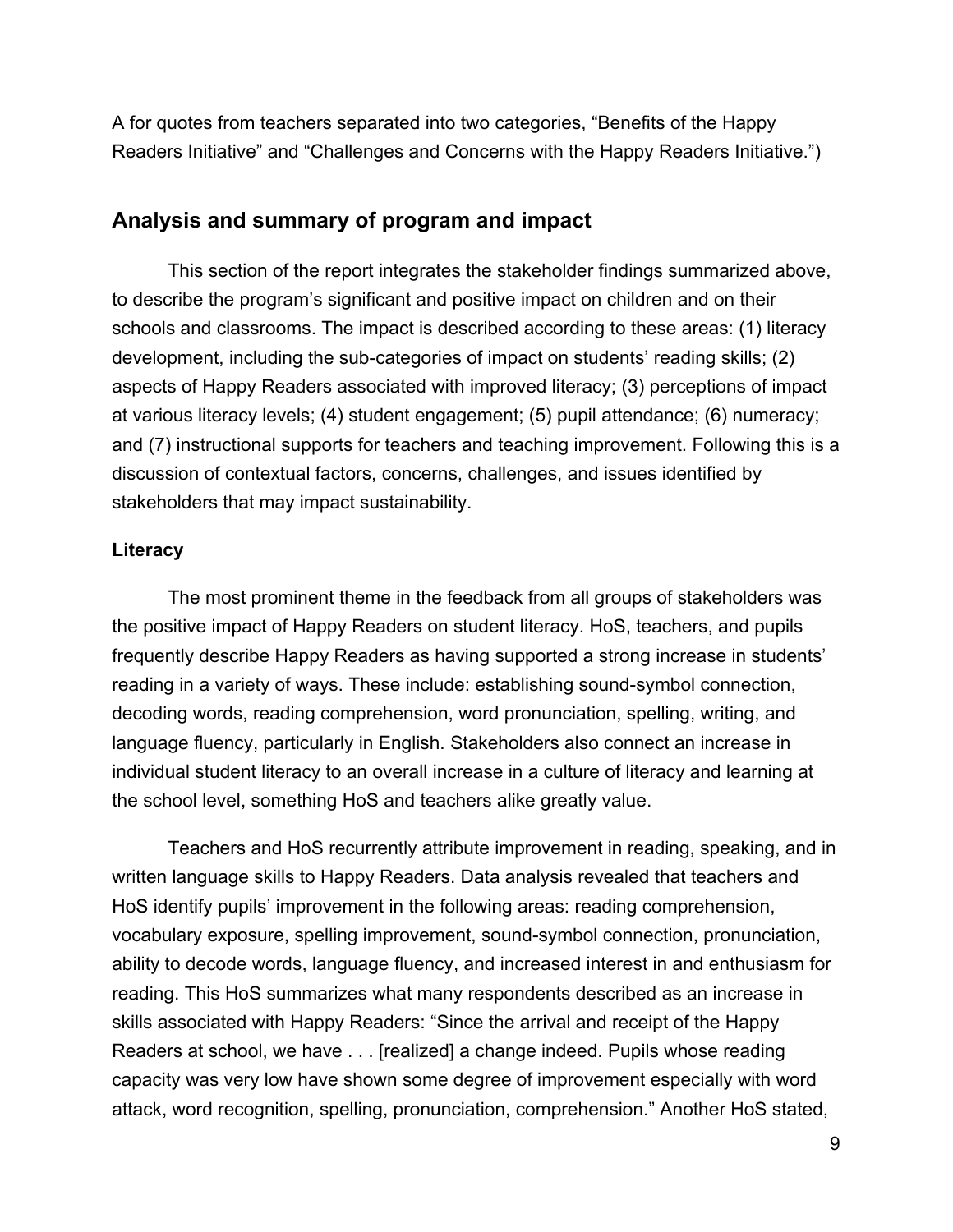"Pupils have improved well through reading of the books. The illustrations made it easy for the pupils to understand. Things like fluency, speed, accuracy have also improved. The pupils have also improved in their comprehension skills, [and] spelling of words taken from the books improved the pupils' listening skills."

Teachers and HoS alike frequently note that an increase in one or more of students' discrete skills was connected to students' ability to enjoy reading. One HoS linked teaching vocabulary and spelling with a decrease in students who cannot read. He stated, "[Happy Readers are] effective on teaching new vocabulary as they lend themselves well to spellings. Number of non-readers has been reduced." Another HoS similarly notes an increase in students' vocabulary alongside an increase in enthusiasm for reading: " . . . The teachers have found the books very useful. Pupils are enjoying reading the books as they expose them to a wider range of vocabulary. A great difference has been noted since the introduction of Happy Readers. Most pupils are now able to read and have developed interest in reading." Pupils also echoed teachers' and HoS' association of increases in skills with enthusiasm for reading. As one pupil stated, "I like reading Happy Readers books. They are easy to understand and interesting. I can spell better. I can now speak the English better than I used to."

As the previous quote indicates, Happy Readers is commonly attributed to increasing students' spoken language fluency, particularly in English, in addition to their reading skills: "Learners enjoy reading animal stories; by so doing they are improving fluency, understanding, and spellings. Spoken English is also being improved" (Teacher). Where reading in English was once deemed difficult for many students, both teachers and HoS are noticing a significant improvement, as this teacher observes: "We have pupils in grade one who are now able to read English on their own, which is very good when compared to previous grades." One pupil states, "I like Happy Readers Books because they make me happy and they help me to improve in English. They interest me and their words are easy to read."

These self-assessments from pupils regarding their own literacy levels echo teachers' assessments and offers insight into how pupils view the ways in which the books have helped them improve their literacy skills in different ways, from enhanced oral communication skills to improved composition and writing skills – and understanding the use of punctuation marks. One said, "I like Happy Readers books. They helped me in reading some words in English language. I can now speak the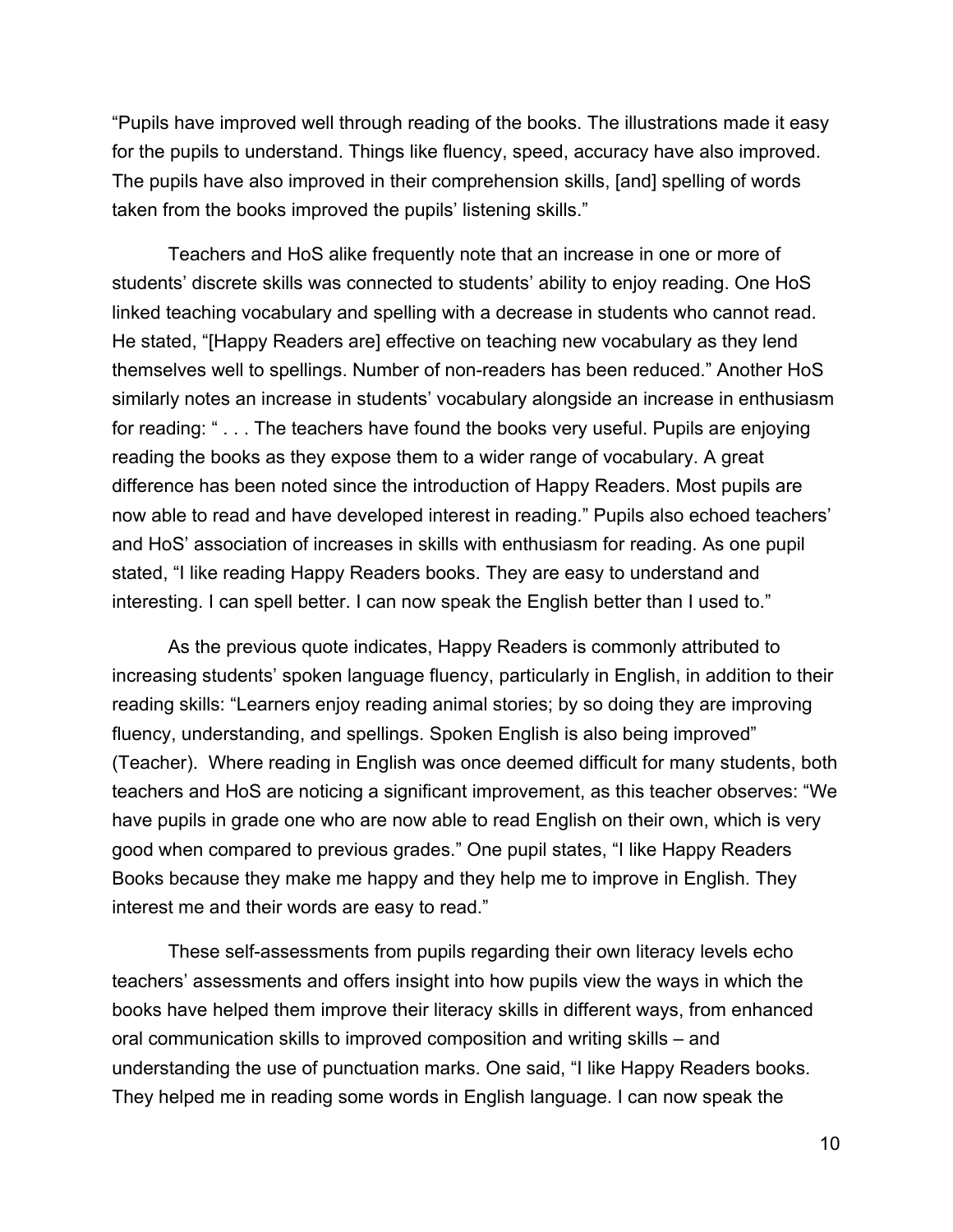language better than before." Another pupil added that Happy Readers "help me to read English and know where to use punctuation marks." Pupils also expressed increased enthusiasm for reading: "I enjoyed reading Zippy Zebra and Mrs. Impala. It has improved my English writing" and, "I like Charlie Cheetah, Ronnie Rhino and Jacky and James Jackal. I learnt how to spell and read new words."



*Pupils with Happy Readers* 

Some pupils describe an increase in self-confidence concerning their reading and language abilities since using Happy Readers:

I like Happy Readers because it helps me to read English language. My favorite book is Level 2 Book 4 *Charlie Cheetah*. My favorite characters are Charlie Cheetah, Mother, Mr. Elephant, and Mrs. Elephant. Happy Readers help us because I was a non-reader, but now I am the good reader in my class because of Happy Readers.

Some students even recognized that their increase in literacy supported by Happy Readers was beneficial for learning in other content areas. Stated one student, "The readers have helped me in all subjects. I can now write interesting . . . [compositions]. I am a good reader today."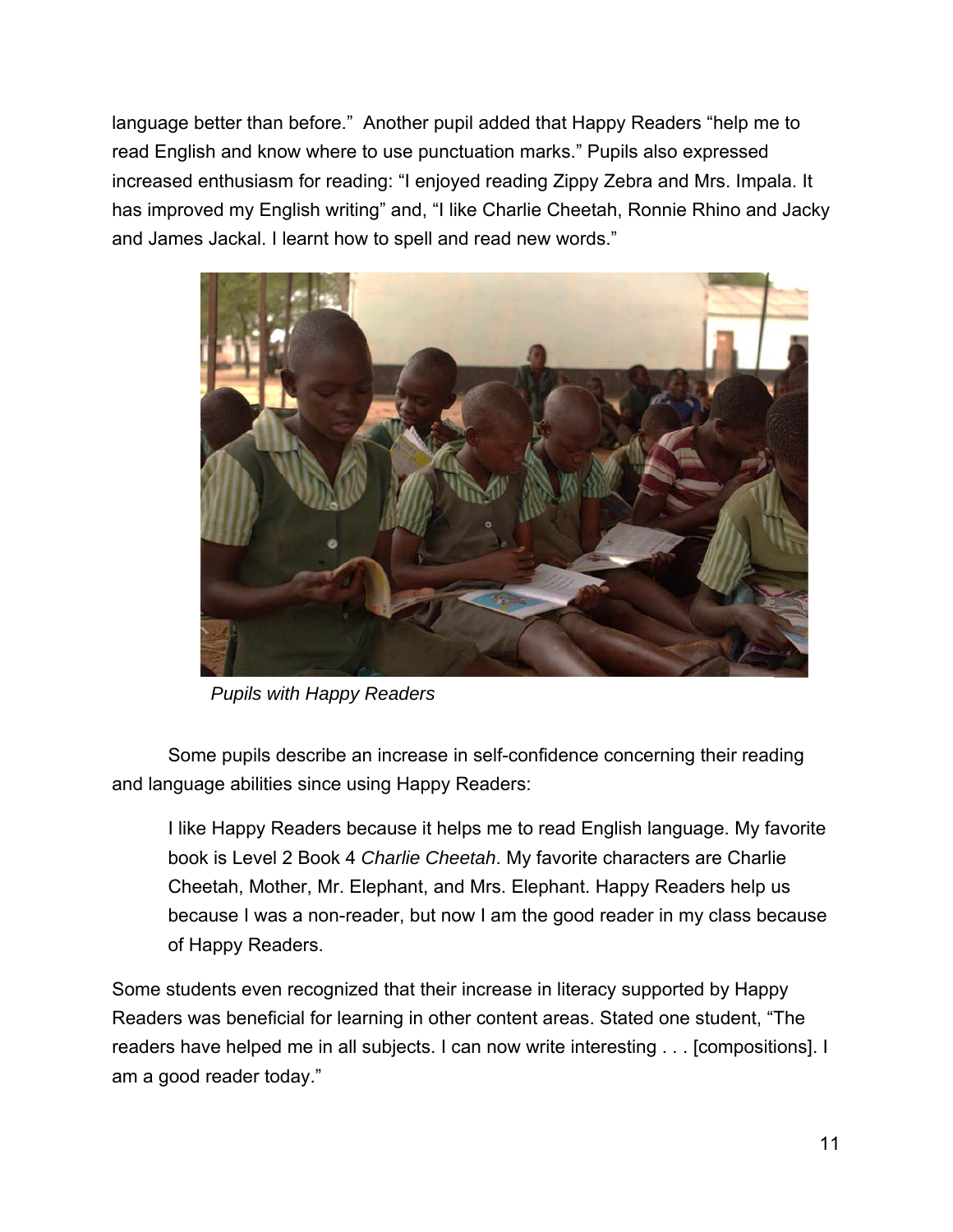This HoS notes that the Happy Readers initiative has increased students' literacy and attainment at all levels, and it has improved the quality of instruction:

Happy Readers . . . [program] is fully done at this school. It started slowly in 2015 with . . . [infant] departments taking the reading role. In 2016, all of the other junior grades followed. This . . . [program] is very useful to both our teachers and pupils . . . [Reading] has improved in the school, especially word pronunciation and meaning, because of the layout of the books . . . and the pictures. The . . . [infant] pupils have improved their passes in reading tests. Juniors have developed an interest in reading such that they are seen busy reading during their . . . [teacher's absence]. Generally, with more time, Happy Readers . . . [program] is going to improve the reading abilities of our pupils in the school."

To conclude, all three groups of stakeholders – HoS, teachers, and pupils – see Happy Readers as increasing students' reading skills (e.g., phonemic awareness, spelling, and speed). Discrete reading skill development is further associated with students' increased reading fluency, often linked with students' enthusiasm for reading. As skills are developed and reading fluency increases, this also has an impact on spoken language fluency, with stakeholders noting an increase in students' spoken and written English. In short, "success breeds success"; and students, teachers, and HoS alike attribute Happy Readers with establishing success in overall improvement in literacy.

The next section explores more thoroughly particular aspects of the Happy Readers program and the materials that are associated with their impact.

#### **Aspects of Happy Readers associated with improved literacy**

Various aspects of the Happy Readers program were recognized as supporting students' literacy development. Stakeholders praised the books, the storybook characters and story content, the bilingual character of the program, the exercises and comprehension questions, and the teaching materials.

In the physical books, stakeholders repeatedly mentioned the colorful and interesting illustrations (pictures), the font size, repetition of words within a story, the appropriateness of the stories for the Zimbabwean context, and the exercises.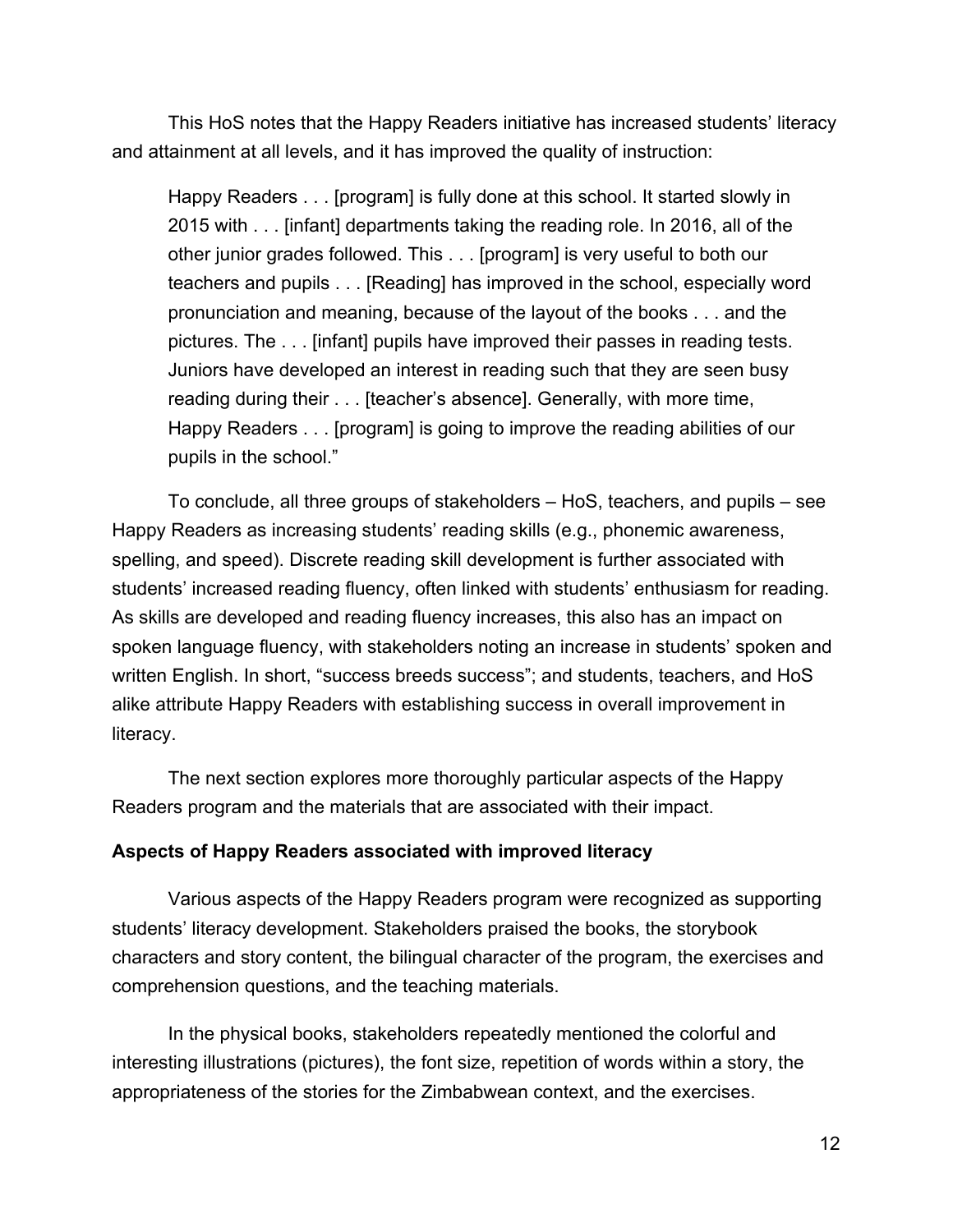One HoS offered this description of how the design of Happy Readers boosts literacy and enthusiasm:

The Happy Readers books have boosted the learners' interest in reading because they are very attractive and colorful–unlike their textbooks, which are dull. An improvement in reading culture has been realized as compared to previous days where they were not introduced . . . The children also spent most of their time when outside imitating and miming Happy Readers activities. They have also given each other nicknames from the Happy Readers books. For example, you will hear a child calling his friend "Hey, Harry Hippo," which is a sign of understanding the book.

Educators noticed that, beyond the bright and interesting illustrations, Happy Readers' use of font variation and word repetition is effective in supporting students' literacy. One teacher says, "Most pupils now enjoy reading due to its colors, characters in the books, print varying from the big front to small front." A HoS states, "Happy Readers use of pictures and word repetition is effective."



*A Happy Readers book* 

Another teacher states that Happy Readers "are effective because they are attractive to pupils because they have colorful illustrations and bold print. They cater for individual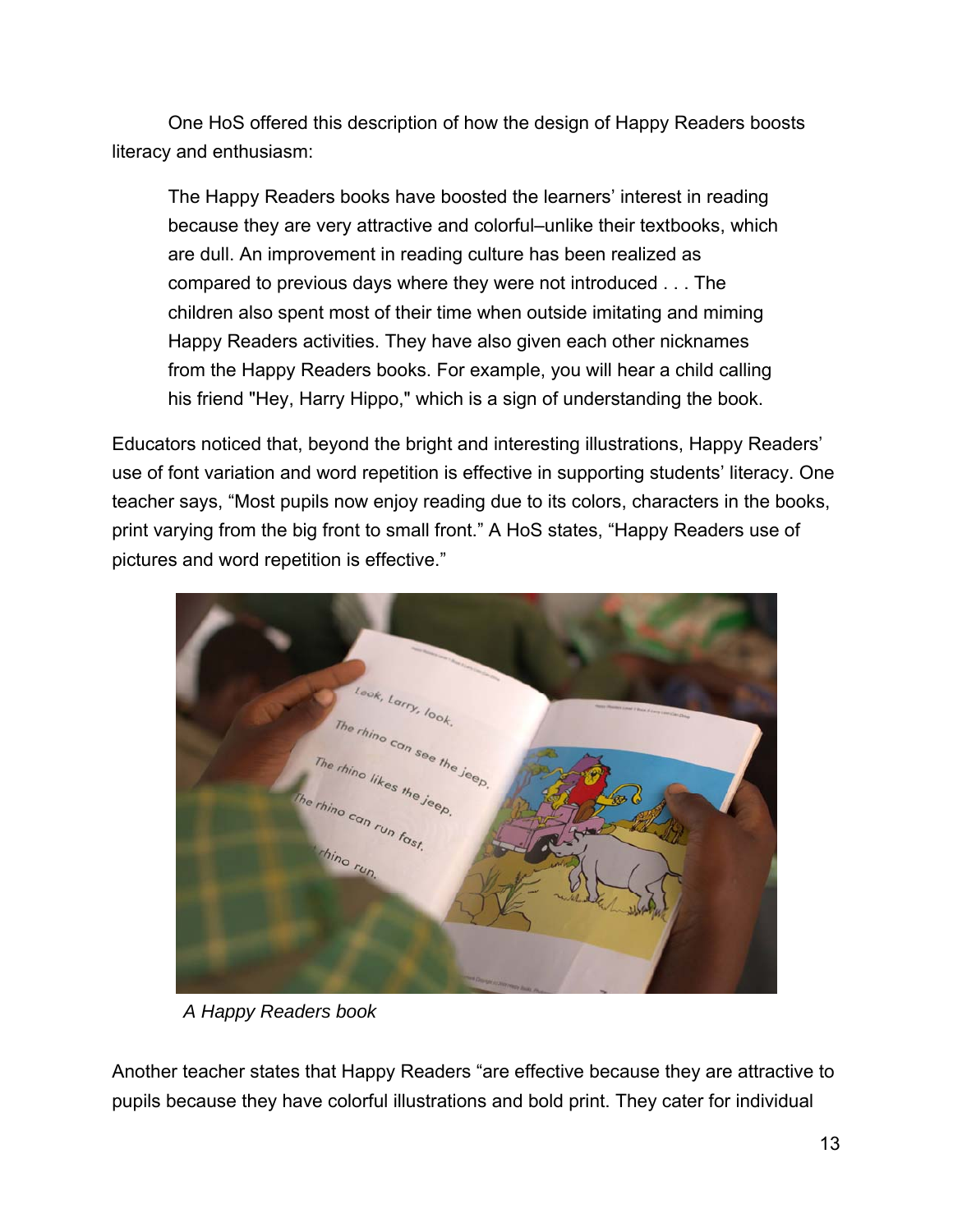difference since the language used is simple and in the majority of cases illustrated" This mention of students' individual differences is notable because it underscores another theme, which is the variation of impact of Happy Readers according to students' ages, grades, and abilities. This theme will be explored more thoroughly below.

With regard to culturally appropriate content, one teacher notes that the "characters in most books [are] suitable to our local environment." Another teacher states that the books "make use of animals they find in their local environment." Pupils similarly note that Happy Readers books featuring animals found in Zimbabwe were of great interest and aided in the improvement of their reading skills: "Happy Readers are books that helped us on how to read. *Betty Bear's Holiday* is the book I enjoyed reading most . . . Betty Bear says, "I have a good holiday in Africa" and [she] is going to see the animals in Africa. Generally I enjoyed reading Happy Readers."

On a related point, educators note that the bilingual aspect of Happy Readers is particularly helpful for developing and improving students' literacy. This feedback aligns with research showing that the use of mother-tongue instructional materials supports students' emerging literacy. For example, one teacher notes that Happy Readers has helped students "to recognize the sounds of alphabet of both Ndebele and English . . . understand the meaning of words and use them in sentences." A HoS notes that students' enthusiasm and literacy alike increased with the use of their mother tongue: "[Students] enjoyed the games, and it was an advantage to them to learn alphabet in both languages, English and Ndebele."

Some teachers and HoS noted that the exercises and comprehension questions included with Happy Readers books were helpful for students. According to one HoS, the books have "boosted the answering of comprehension questions in their daily exercises." Similarly, a teacher stated, "Pupils scramble for the books . . . exercises given are also good." Another teacher adds that the books are "useful, as they provide comprehension questions at the end of each book which help the learners to have the skill of comprehension answering."

Teaching materials are another benefit of the Happy Readers' approach for classroom instruction, which also help to build a culture of reading. One HoS notes the benefits of teachers' using sentence strips in this context: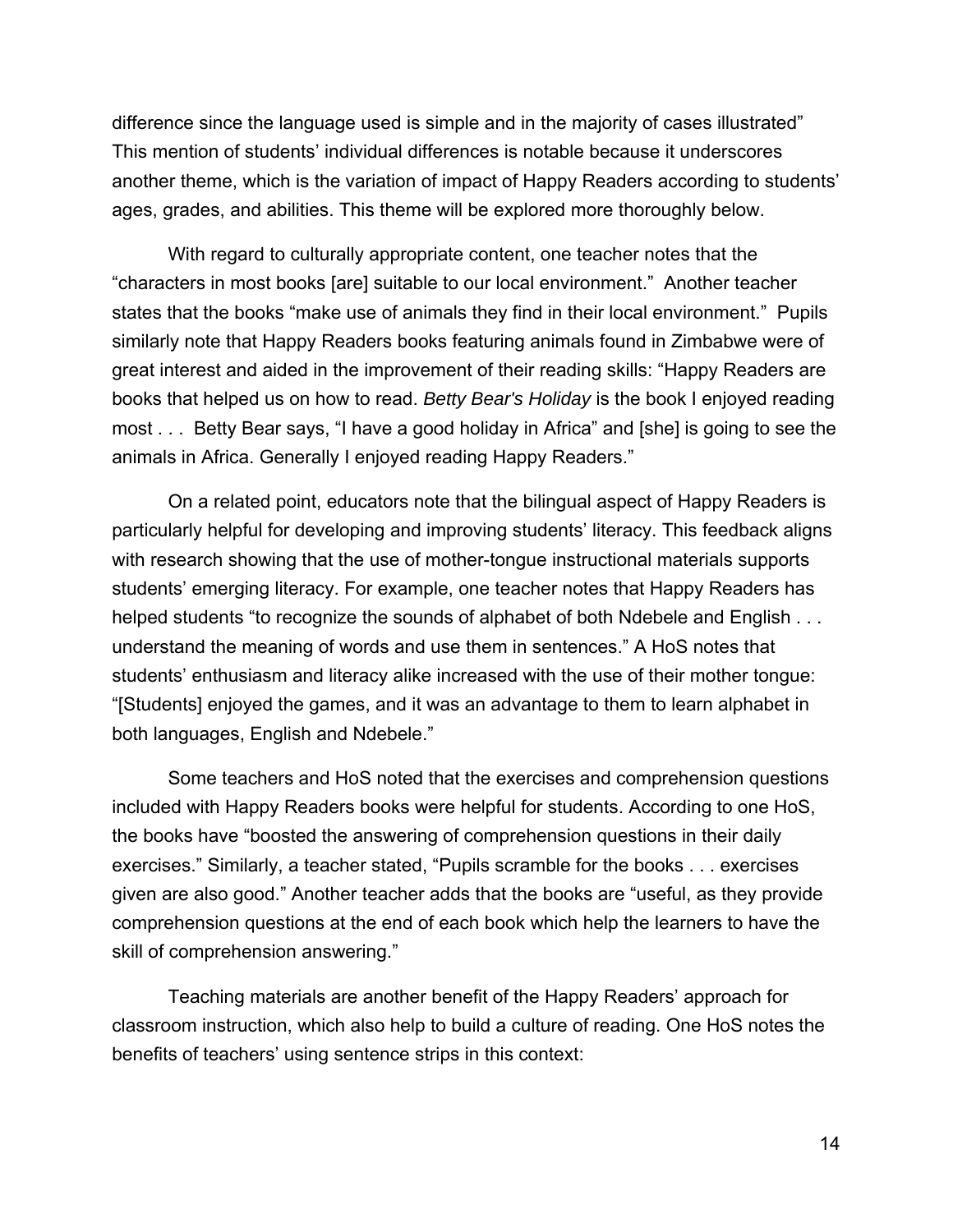Most of the pupils are happy with the Happy Readers. The . . . [colorful] books attract the eyes of the pupils to the extent that they are motivated to read on and on. A good reading culture has been established. With the help of pictures, pupils can now interpret the meaning of the sentence in their first language. They can now construct sentences with the use of sentence strips and alphabet formulated words with ease.

A teacher similarly notes the effectiveness of cards for the earliest grades: "Number cards and the alphabet cards . . . .have been of great assistance in the infant department."

#### **Perceptions of impact at various literacy levels**

Some teachers and HoS believe the books are useful for students at every grade level and ability. Other respondents observe distinct variation of impact on pupils according to their ages, grades, and, occasionally, ability levels.

One primary school HoS observes that students at all grade levels are enthusiastic about Happy Readers: "ECD [early childhood development] to Grade 7, pupils enjoyed reading the books, and they borrowed them to read during their spare time." A teacher concurs, stating, "The books have been effective in all grades. They have helped pupils to develop a positive attitude towards reading English in particular. They also helped to close reading gaps for the upper grades." Another teacher notes: "The books are helpful and effective in all the grades. Children are enjoying the books. The books have boosted up self-confidence in reading. Pupils have developed a reading culture."

Other respondents believe that the books are most useful in the lower primary grades. For example, one HoS stated, "the books are quite effective and readable, mainly [in] Grades 0 to 4 and special class." Another HoS notes, "The books are effective, especially in ECD to Grade 3. The books are really enjoyable to the kids especially the pictures and activities."

In contrast, still others believe that the students who most benefit from Happy Readers are older students who have already acquired some literacy skills: "All the Happy Readers books are useful especially to the grade 7 pupils who quickly finish reading and answer the questions in those books well. In lower grades they are a few.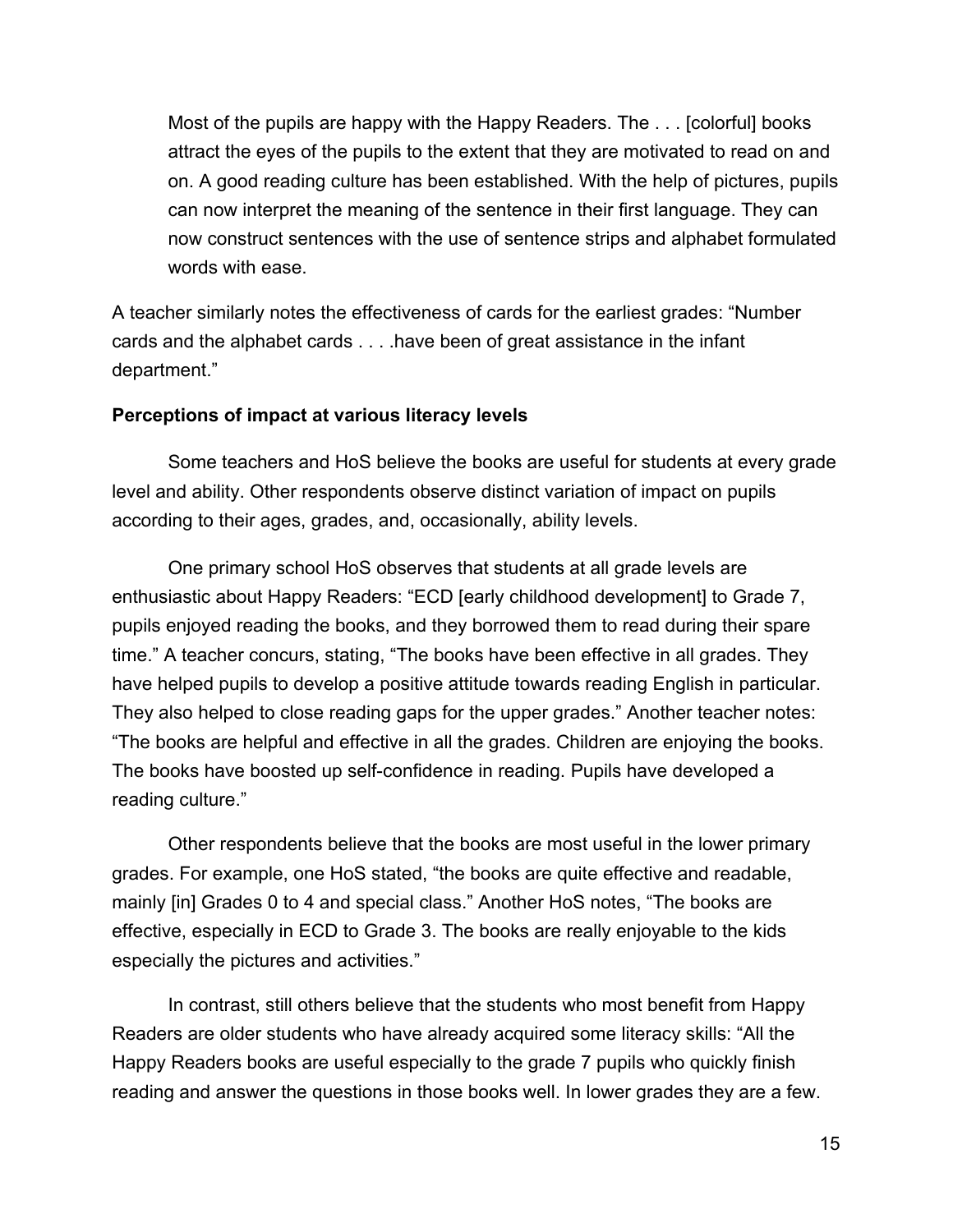The majority are still struggling to read even a word." This teacher also thought some level of literacy was necessary to access Happy Readers: "They are useful, but Level 1 is difficult to use when dealing with non-readers. The alphabet is mixed with vowel sounds and consonant blends."

Another important theme was that, regardless of grade level, Happy Readers were very appropriate for children who were not readers or who were not reading well. One HoS observed: "We found that the books are effective in all grades and the teachers found them useful, pupils really enjoy them. Slow learners are now able to read." Another HoS echoed that students who were previously challenged in reading are especially benefiting from Happy Readers: "The books are very useful in developing and enhancing reading across the primary schools. The books are simplified especially for pupils with challenges in reading." Similarly, another HoS stated: "Yes, in all classes all children who had reading disabilities have improved." Other respondents felt that Happy Readers benefitted all students, regardless of ability: "They are effective, as the levels focus on both slow and fast learners."

These competing themes emerge: the Happy Readers initiative is useful for all grades (1 to 7); the program is particularly useful for earlier grades; the books are too difficult for young children and are more useful for older grades; the books are especially useful for non-readers and for readers who need additional help. It is not clear whether this variation and range of perceptions is associated with length of implementation, stakeholder involvement with the program, or with other contextual factors. It may be possible that the Happy Readers books are being used more regularly in earlier grades, since they are designed for Grades 1, 2 and 3; perhaps in some schools the books are not used at all in the upper grades. Stakeholders' varying perceptions do underscore how the Happy Readers program supports skill and fluency development for different ages and abilities. The feedback also suggests that, whatever the grade or ability, the structure of Happy Readers books supports pupils on their unique levels and is helpful in increasing pupils' self-confidence in reading.

In conclusion, more extensive data is needed to understand the connections some respondents observe between grade level, ability and age and the efficacy of Happy Readers. While the stakeholders frequently note patterns of impact and efficacy, these patterns were also in tension with each other, and the data provided does not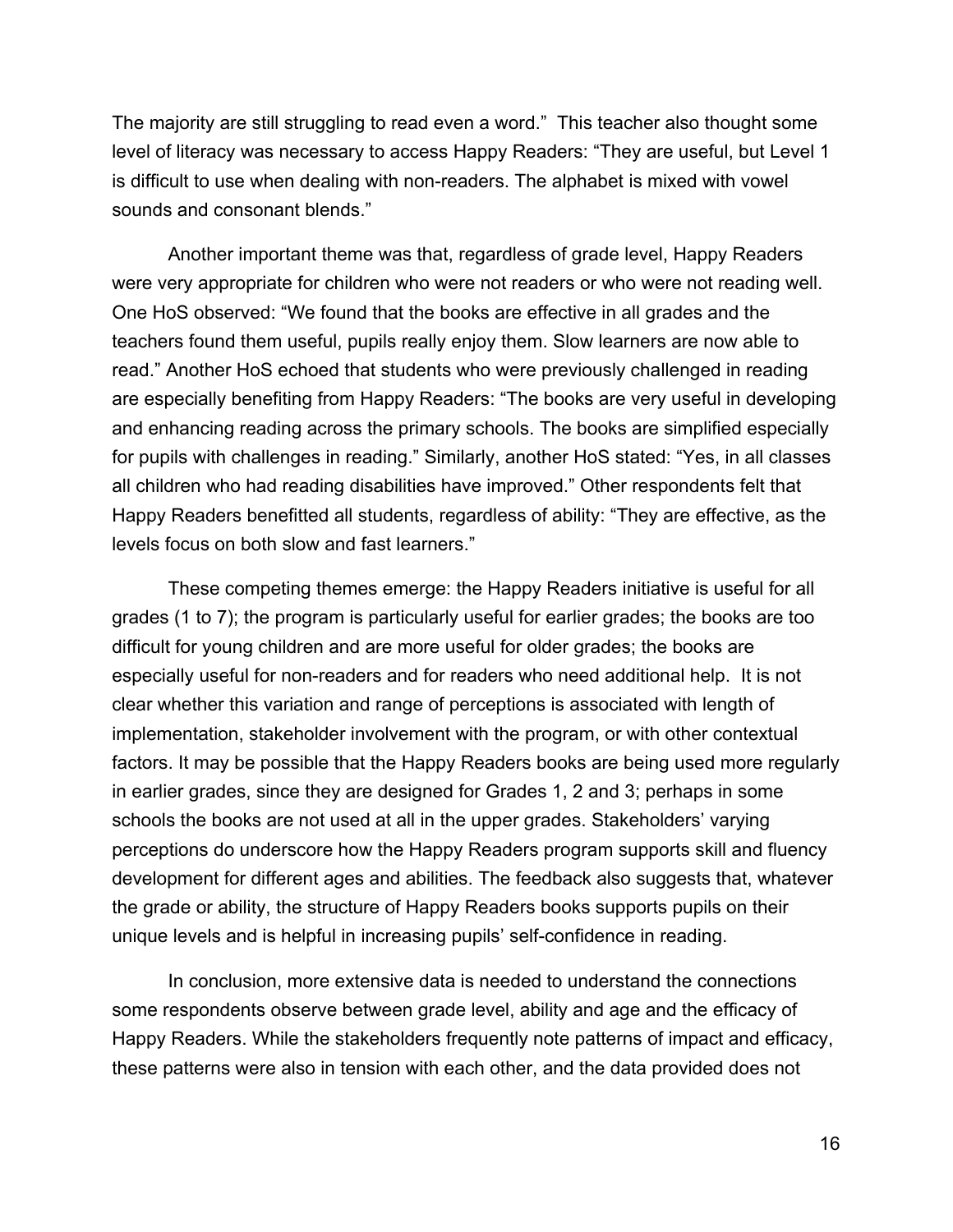allow for sufficient analysis of contextual factors that are likely to have influenced respondents' perceptions.

#### **Student engagement**

"Student engagement" was another recurrent theme in the feedback from HoS, teachers, and pupils alike. As noted above, pupils are drawn to the Happy Readers books because of their colors, font, and illustrations. Pupils are also interested in the content of the books; they find the stories and characters interesting, engaging, fun, and relevant to their own lives. Teachers note how students are engaging with the Happy Readers materials and are motivated to read.

One key aspect of student engagement mentioned repeatedly was the development of a reading culture. One teacher noted, "In my class, less than half were able to read but with the help of Happy Readers books . . . [about] three-fourths are able to read well and the class has developed a reading culture." Undoubtedly, students are motivated to read and have more positive dispositions toward reading when they have high quality materials, when teachers are trained in using the materials to support students' reading, and when students' individual efforts – and their peers' efforts – to read are successful. Repeatedly, HoS and teachers alike reported a change in the overall culture of schools around literacy: "The reading culture has been cultivated in the school."

Students' enthusiasm for Happy Readers was nearly universal. Here is a small sampling of students' feedback:

- The introduction of Happy Readers to our school was a blessing. Now I am able to read well.
- Happy Readers helps me to know how to read. I am not shy to read aloud in my class as I was before I started reading Happy Readers books. I have learnt many new words through Happy Readers. I now read fluently, answer comprehension questions in correct English grammar. My ideas now come easily when writing composition.
- Happy Readers books make me like reading many books, newspapers, and magazines. They help me to know how to read. They are useful to me.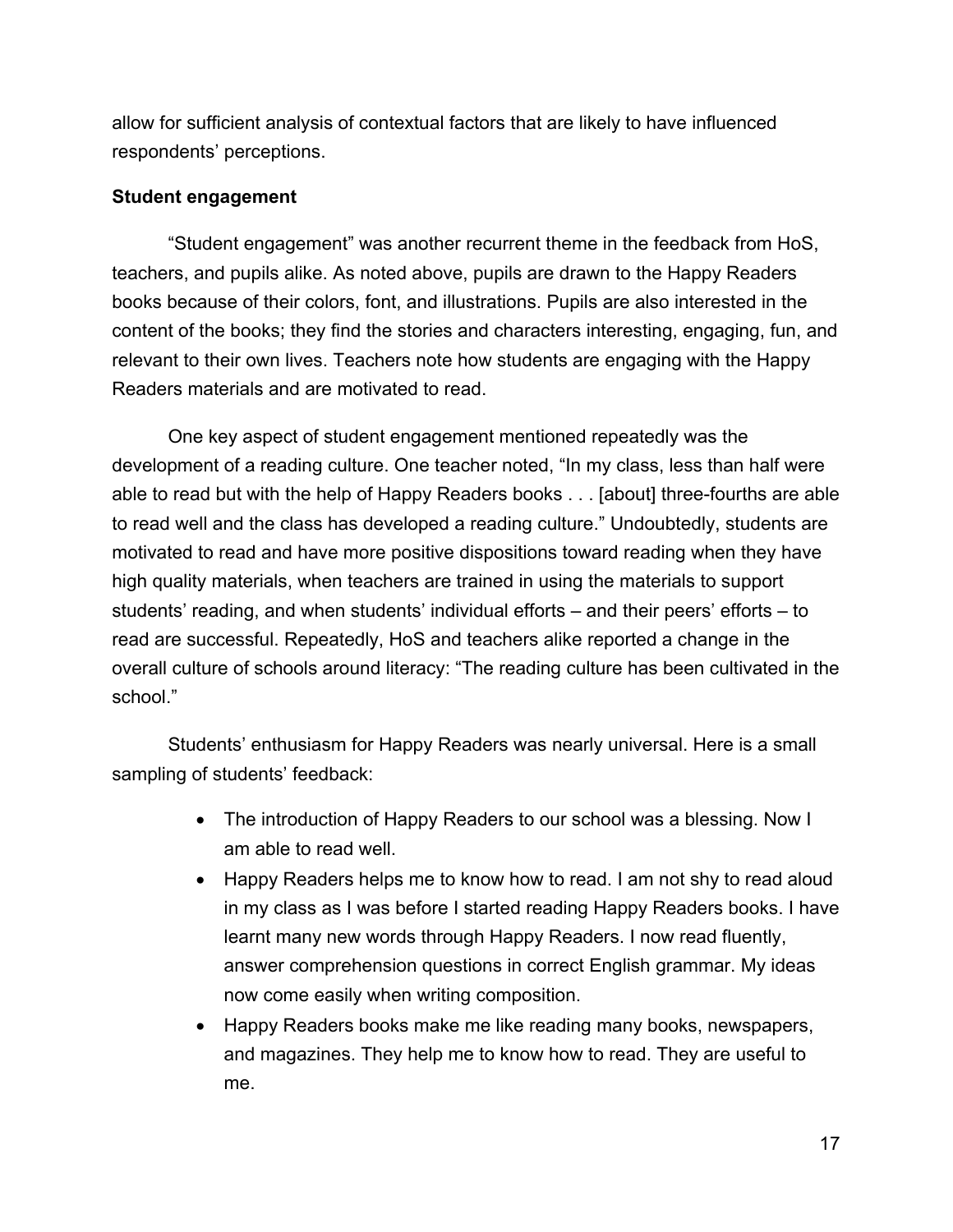- I was very happy when Happy Readers was introduced to our school. I can now read quite well. One of the stories which I enjoyed reading was about Charlie Cheetah. I really love reading Happy Readers books.
- I enjoyed reading Happy Readers. I was happy to answer the questions in the Happy Readers. My favorite animals are Henry Hare and Kenny Kudu. My favorite book is *Henry Hare Goes Shopping*.

Students also connect their enthusiasm for Happy Readers to their interest in participating in reading competitions, which in turn supports literacy development, as this child illustrates:

I am a girl. I am 11 years old. I was born in June 12, 2005. . . .In this piece of paper I want to write a story I read in Happy Readers. I like to read Happy Readers because I will be able to read well. The one I read I like is *Charlee [sic] Cheetah*. If I read well I will know more about animals. It improves me to read better and I will become a best reader in competitions.

This pupil is sharing her enjoyment of Happy Readers books and her future ambition to be a top reader. It is noteworthy that the improvement in reading she anticipates is prefaced both by her desire to read well and by her enjoyment of reading. "The books are easy to read and very interesting," she added.

To conclude, interviewees described Happy Readers as having an impact on students' engagement with books and with reading. This in turn increases their literacy skills and improves the overall reading culture of the school. All respondents regarded this as a valuable aspect of Happy Readers, and educators in particular appreciated that the program is "motivating, encourages pupils to read and retell the story. Keep up the good work," said a teacher.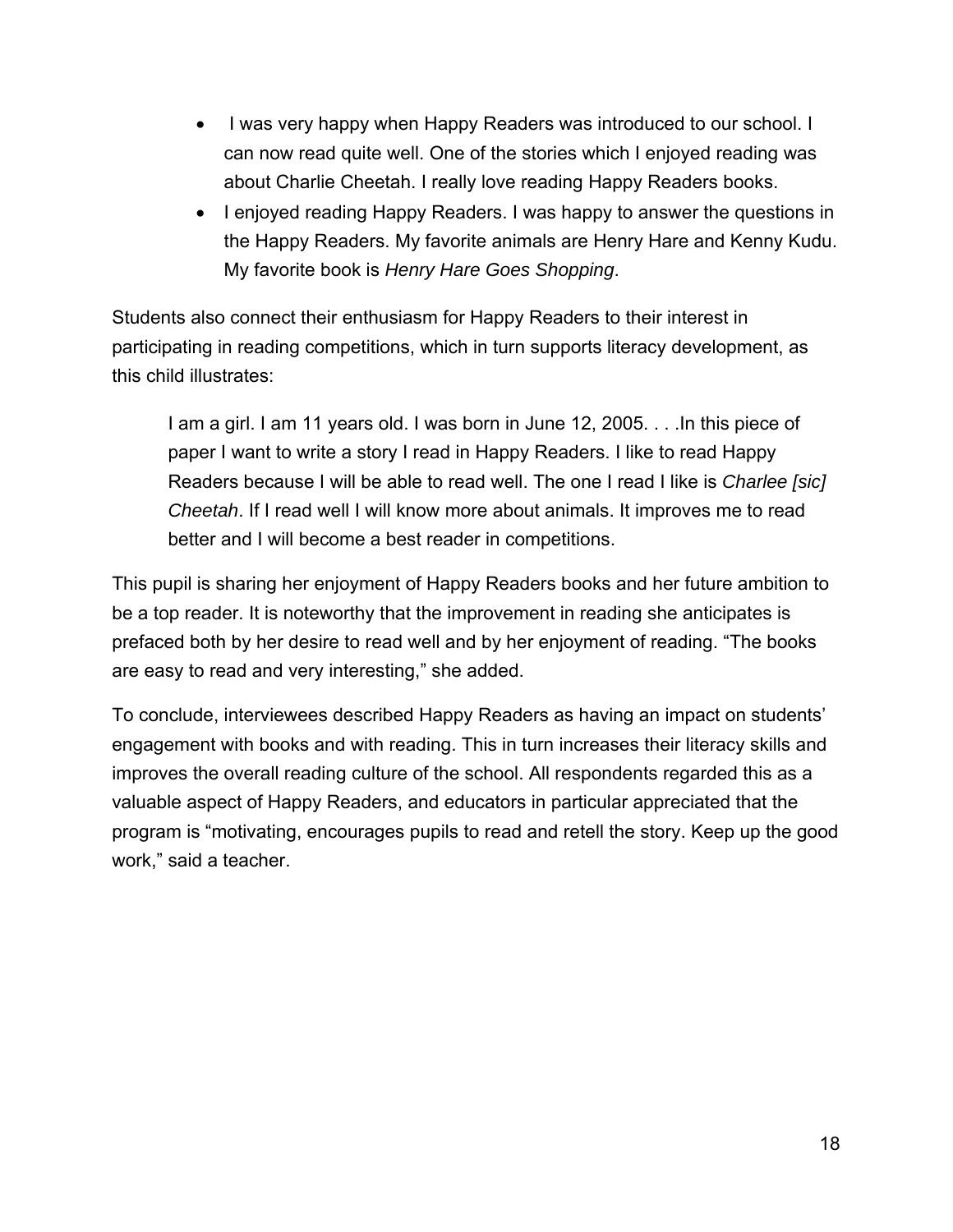

*Pupil with Happy Readers book* 

#### **Attendance**

Given the positive impact on student enthusiasm for and engagement with reading, it is not surprising that several stakeholders note that student attendance is being affected positively by the Happy Readers initiative. One student described arriving at school early to have time to read: "I like reading Happy Readers. I now come to school early so as to read the books. My English language has improved because of the Happy Readers books. I now answer comprehension questions better. My . . . [composition] writing has also improved." A HoS also associated Happy Readers with improved punctuality and attendance: "Most of the children have interest in coming early to read these books and it has improved punctuality." A final quote by a HoS illustrates how significant the benefit of Happy Readers on attendance has been for one school:

Before the advent of the series, the school used to have a serious problem of absenteeism in the post-exam period. This term's post-exam period has been devoted mainly to reading the Happy Readers books. The problem of absenteeism has disappeared thanks to the Happy Readers series. It has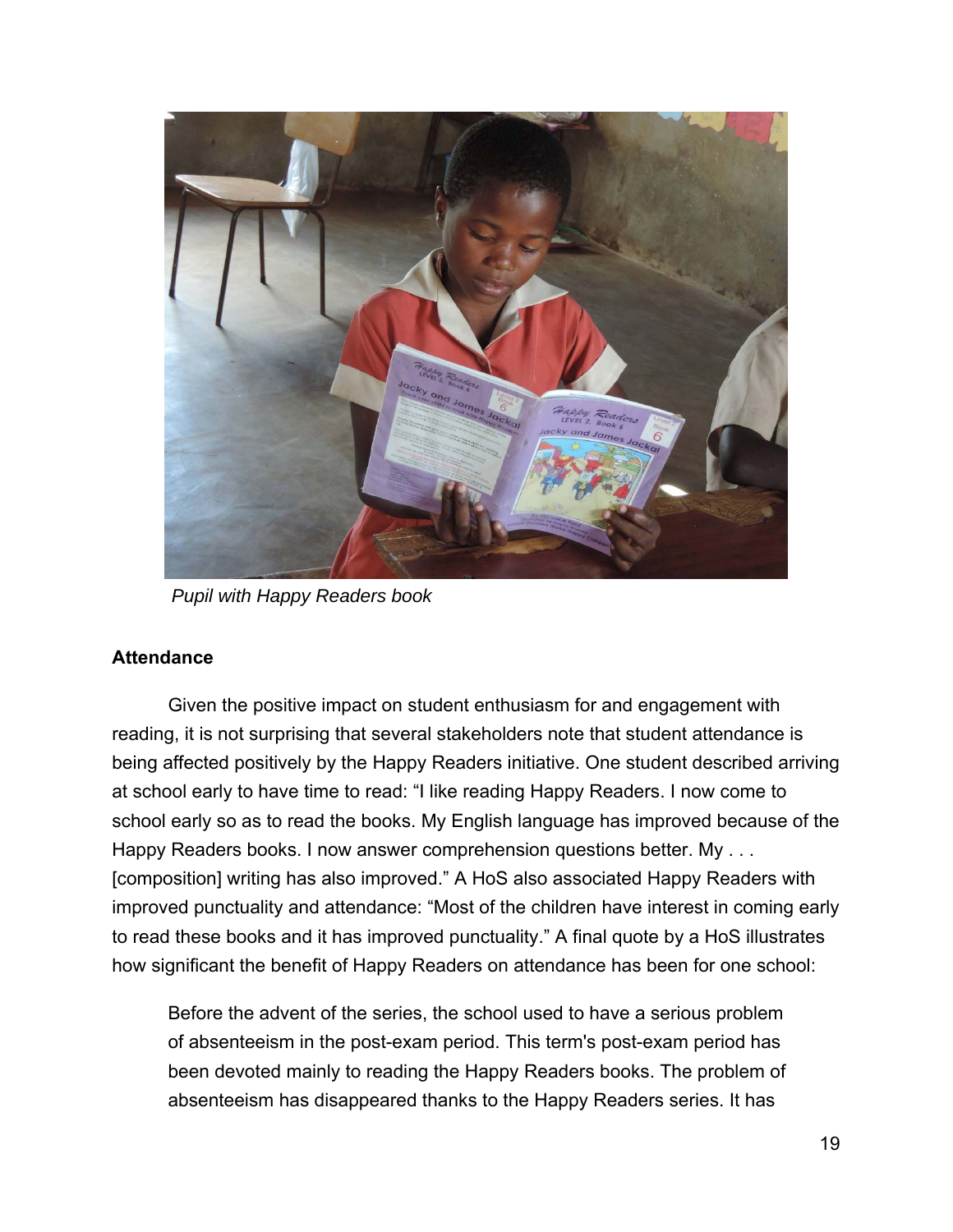provided a remedy that has eluded us for years. The Happy Readers series has definitely paid off unexpected dividends at my school in terms of teaching reading and learning to read.



*Pupils with Happy Readers* 

### **Numeracy**

Although Happy Readers focuses on both literacy and numeracy, the numeracy component has been newly implemented (beginning in July, August, and September, 2016). Therefore, there is not as much data on the newly implemented numeracy component of the Happy Readers initiative as there is for literacy. Nevertheless, based on the currently available data, Happy Readers was described as having a positive impact on pupils' numeracy skills. One HoS observed, "Numeracy books are helping learners in recognition of numbers and an appreciation of operations. Concepts come in the form of games and play so pupils enjoy dealing with them."

Just as stakeholder feedback on the literacy component noted the benefits of the simple-to-complex structure of the Happy Readers books for literacy, feedback on the numeracy component also mentioned the benefit of the simple-to-complex numeracy books. A HoS stated, "The numeracy books are very effective to Grade 1 pupils. We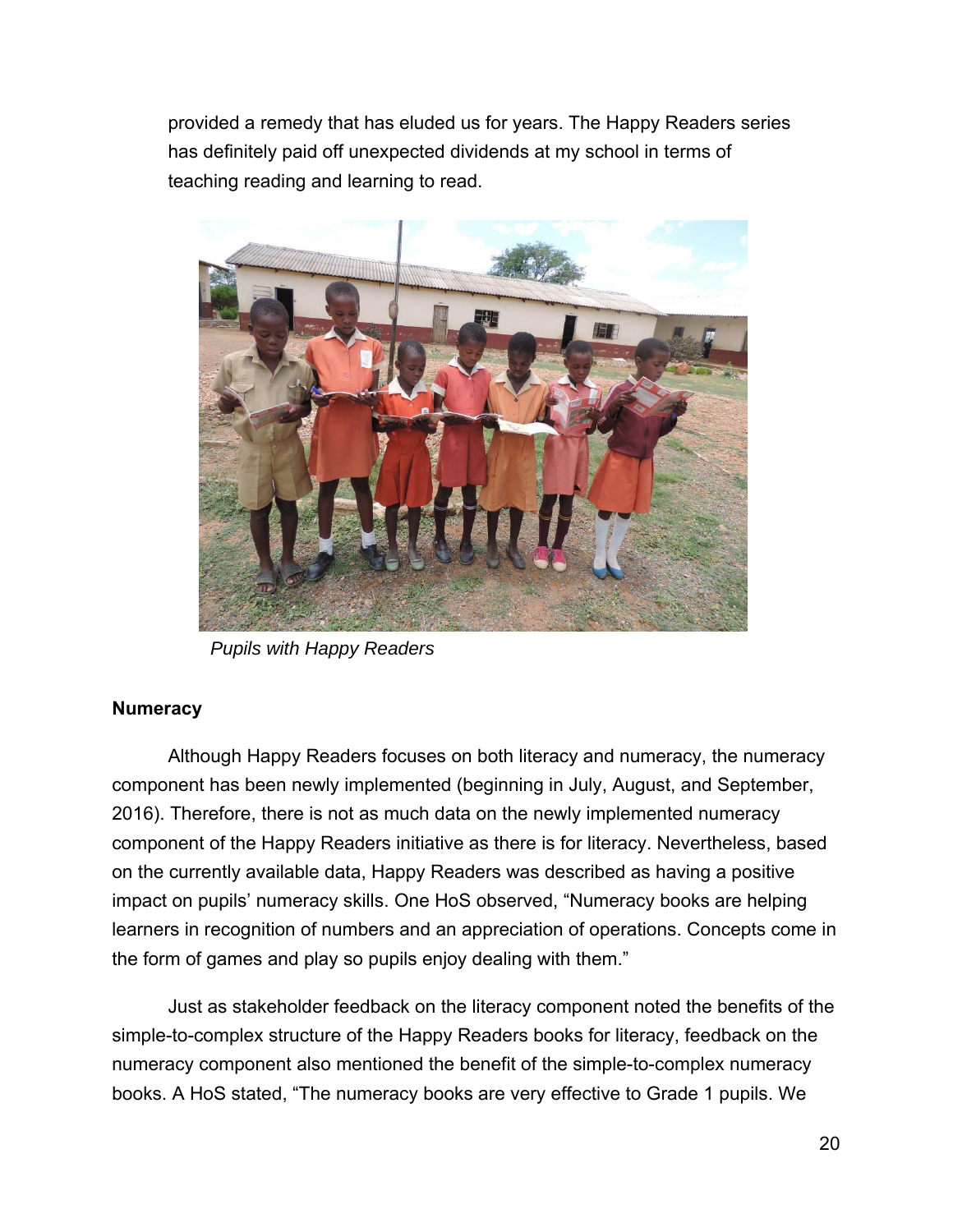benefitted a lot from the Happy Readers numeracy books. The learners enjoyed the books. They start from simple to complex. They have clear instructions that can be understood by the Grade 1 pupils." Another HoS similarly noted that numeracy is improving because of Happy Readers: "The school has found the numeracy books to be very effective in all grades, especially the Infants department. Their practicality and the characters help children read better." Overall, stakeholder comments point to this recurrent theme of the effectiveness of the numeracy books when they have been implemented, particularly for remediation and for pupils at beginning levels of learning. "The numeracy books are quite effective especially at infant level. They have been used for remedial sessions and sometimes in PLAP [Performance Lag Address Programme] programs. The difference noted is that the books provide media for learning as well as the numeracy cards" (HoS). This quote brings together a national policy (i.e., PLAP) and a Happy Readers instructional strategy (i.e., numeracy cards), both of which support teachers to enhance students' learning. In so doing, it highlights the value of the Happy Readers program to teachers, which is the subject of the next section.

#### **Instructional supports and improvements**

Even as students are showing increased engagement and enthusiasm for learning, the implementation of the Happy Readers program has, in some cases, also supported teachers by improving their instructional quality and increasing their enthusiasm for teaching. Teachers are benefiting because the Happy Readers materials provide the resources they need to introduce and teach reading skills more efficiently and effectively. The following teacher notes how Happy Readers books have been useful in providing diverse instructional materials: "The books are very effective in all grades. They are very . . . [colorful] hence attracting the attention of the pupils to read. The teachers have found the books very handy in introducing the language and also sentence construction, especially with the capability of flash cards. Pupils have developed so much interest in the books. So much differences [sic] have been noted since the introduction of the books. Most pupils can now attack words and also construct simple meaningful sentences." The benefit of Happy Readers materials to teachers as well as students is repeated throughout feedback received from both teachers and HoS. Indeed, one HoS notes that Happy Readers has made it easier for teachers and students alike to be engaged, with enthusiasm extending all the way to the assignment of homework: "Teachers have also shown great love of the use of . . . these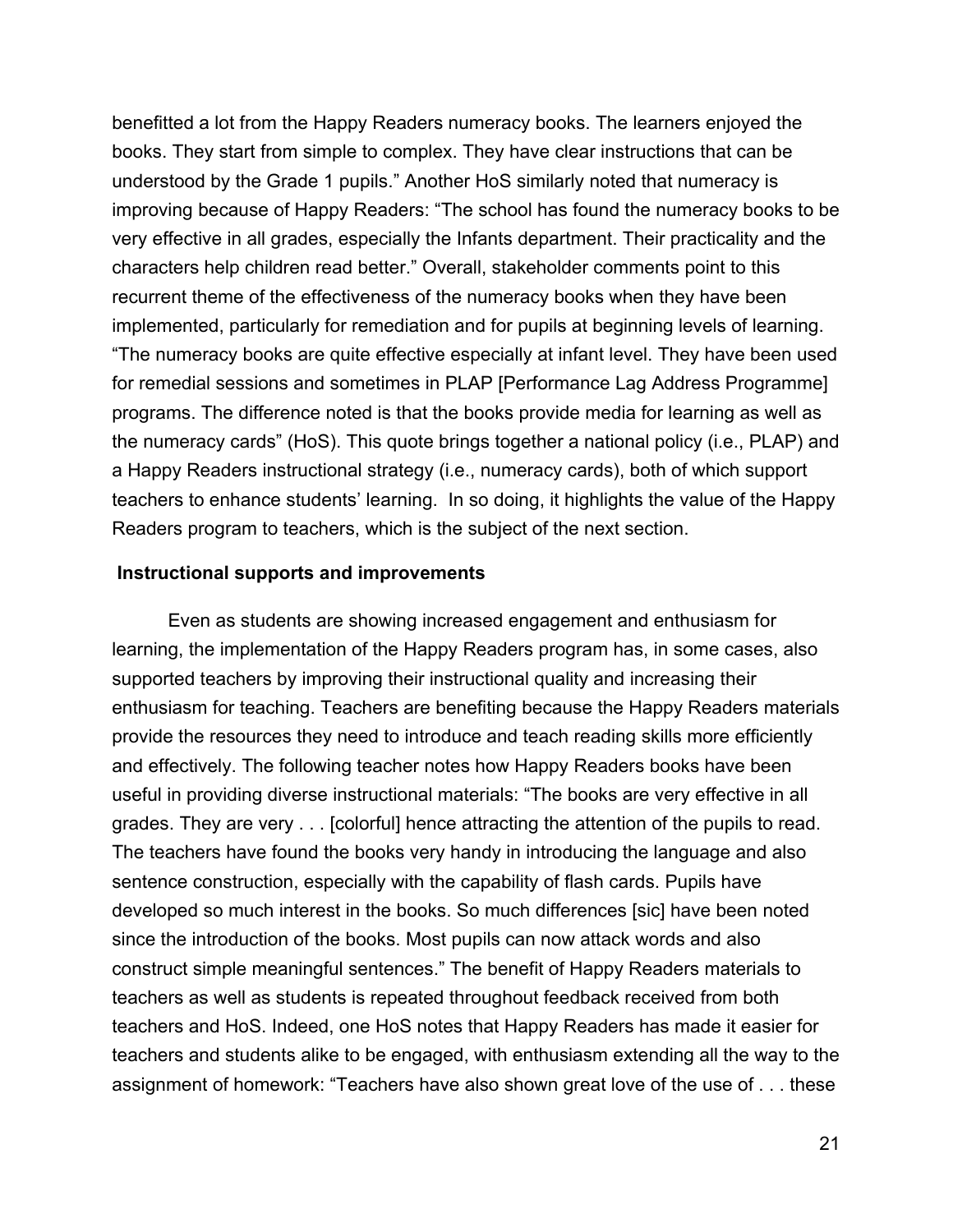books, which have captivated a lot in the teaching of these children. Most of the pupils now find themselves having homework every day they dismiss."

Happy Readers supports teachers' use of one-on-one strategies to differentiate instruction, enabling them to support pupils' individual needs better. One teacher describes Happy Readers as "very useful books. Learners can use them by themselves." The following HoS connects Happy Readers to a teaching renaissance that involves new approaches to teaching and assessment and allows teachers to offer individualized instruction, thereby furthering student enthusiasm and attainment:

Happy Readers has managed to revive the teaching of reading in the school. The discussion of pictures accompanying stories has led to oral lessons before reading. Word recognition skills are being trained before reading a story. The reading is now being done from simple to complex. A word story without pictures per . . . [reading] exercise is leading to a better assessment of understanding. Availability of reading material that motivates reading has revived interest in teaching and learning reading. Reading tests in Happy Readers . . . [programs] have improved the assessment of reading ability in pupils. There is improvement in pupils' reading motivation. Pupils no longer wait for the teacher to make them read; instead, they read on their own and seek for the teachers help to be helped where they cannot understand.

It is also significant that Happy Readers complements two of Zimbabwe's governmentally-mandated educational policies: (1) Performance Lag Address Programme (PLAP), which targets students who are not on grade level; and (2) the Early Readers' Initiative (ERI), which targets early literacy. The feedback from teachers and HoS show that the Happy Readers numeracy books are particularly helpful in complementing PLAP: "Happy Readers [n]umeracy books are very effective in all grades. Teachers found them effective as they are using them in PLAP. Learners enjoy using them since they are suitable for all levels of pupils. They are now able to identify, count, and arrange numbers in their [sequential] order." One headmaster notes: "The Happy Readers books are very useful and helpful to both learners and teachers. . . . Learners frequent the office, requesting for these books to read during their own time, a point to show that they are very much interested in them. [T]eachers say these books complement PLAP and ERI . . . [programs] since these books are user-friendly in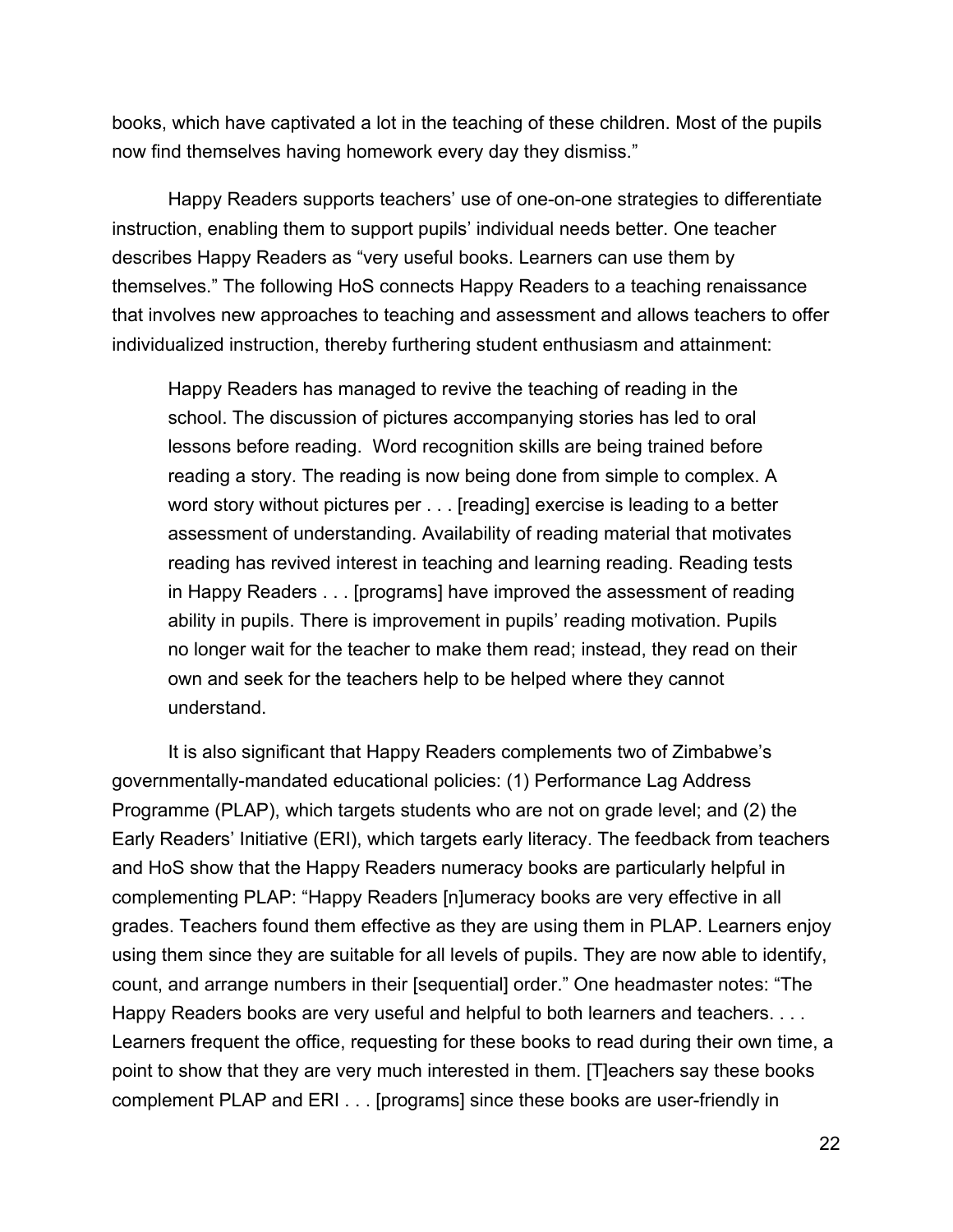pictures and words . . . [thereby] enabling understanding." Another HoS notes how the Happy Readers program supports teachers in supporting student learning and the enactment of governmental policy, underscoring the program's usefulness for instruction:

The school is well pleased with Happy Readers since its inception towards the end of last term. There is so much excitement and enthusiasm among learners and teachers such that an interest in reading lessons has greatly improved. The Happy Readers books are easy to use and learners find them . . . [colorful] with interesting text and comprehension passages. Most pupils in the school have developed great interest towards reading such that those who were not able to read felt left out and are now motivated to be able to read.

The Infant Department is using the books in its ERI . . . [program] as well while the junior department is making good use of the books in the PLAP . . . [program]. All grades from ECD up to Grade 7 use the books while Grade 1 to 7 have reading registers. A pleasing progress is noted in the current Grade 4 who started Happy Readers in Grade 3 in November 2015. It is hoped that by the end of 2016, there would be no non-readers across the grades. The books are relevant and can be easily incorporated into school reading . . . [programs]."

 In conclusion, there is significant qualitative evidence that the introduction of the Happy Readers program to these IGATE schools has improved teachers' instructional quality. In particular, the program has improved teachers' ability to differentiate instruction and to incorporate student-centered pedagogy. This has resulted in increased student attainment in and enthusiasm for reading, at the same time as it has increased teachers' ability to meet governmentally-mandated program demands. The final quote is an excerpt from a HoS's description of the impact of the Happy Readers program on teachers' pedagogy and on students' enthusiasm. The HoS summarizes the effective aspects of Happy Readers and the positive results that the stakeholders have described the program as having brought to their schools: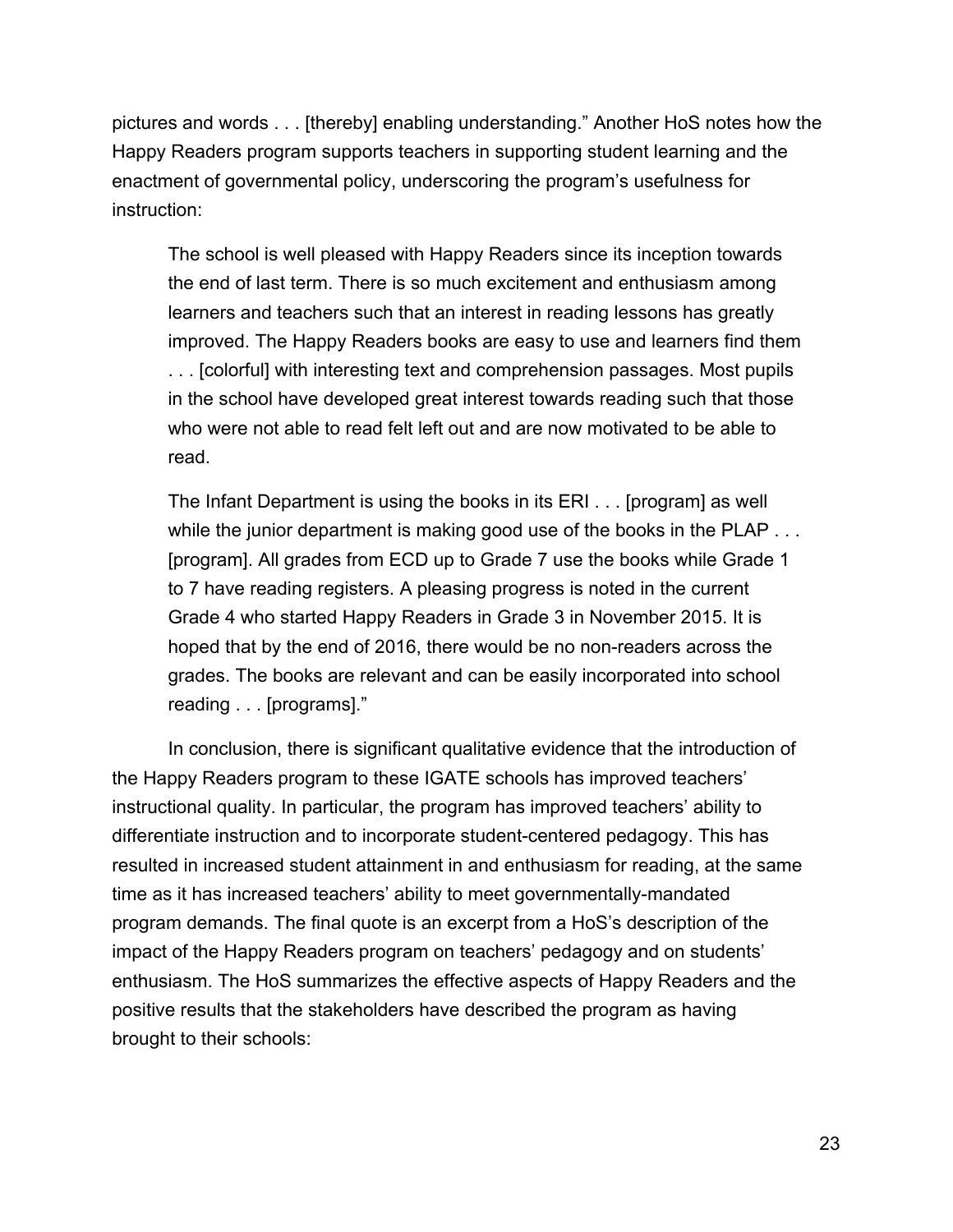Whenever it is a Happy Readers session, you can't help noticing the ... [children's] excited anticipation and expectation. Indeed, these books inspire the children's desire to read and motivate them beyond description. Children particularly enjoy reading the books in groups and in pairs. Arguments and discussions arise spontaneously in the groups and pairs. Pupils argue and discuss about pronunciation of words or their meanings. Pupils are always eager to recount the stories after reading them to the teacher or to the class. They . . . [organize] themselves in their groups to take turns to read words, sentences, or stories. A particularly striking observation I have made since the introduction of the Happy Readers series at my school is the remarkable improvement in reading fluency by the children. This development is more pronounced when children are . . . [reading] the Happy Readers series readers. I think this phenomenon can be attributed to the enlarged print the books use and the interesting stories that fire their imaginations and fantasies. The stories, unlike . . . [those] in our traditional readers which tend to be formal and factual, are highly imaginary and take the child to the world of wonder and dreams. The nature of the Happy Readers stories completely captures the interest of the child and holds it there.

## **Analysis of implementation and contextual factors**

#### **Importance of and concerns with teacher training**

The more professional development to which teachers have access, the betterinformed they are likely be about strategies to incorporate the Happy Readers initiative into their current lesson plans and activities. Another recurring theme in the feedback was the importance of and the need for further teacher training. As recounted by one HoS: ". . . .The training of teachers and the feedback to other school staff have improved the teachers' knowledge and information base. At first most teachers did not take [Happy Readers] seriously due to the . . . little knowledge they had about the project. When more training workshops were rolled out, the teachers came to . . . [realize] the importance of Happy Readers books in teaching and learning. . . . The books are now used daily, the class teacher . . . [and] . . . learners take care of the books . . . Our teachers enjoyed the training workshops." Stakeholders noted that the investment in preparing teachers to use Happy Readers material effectively and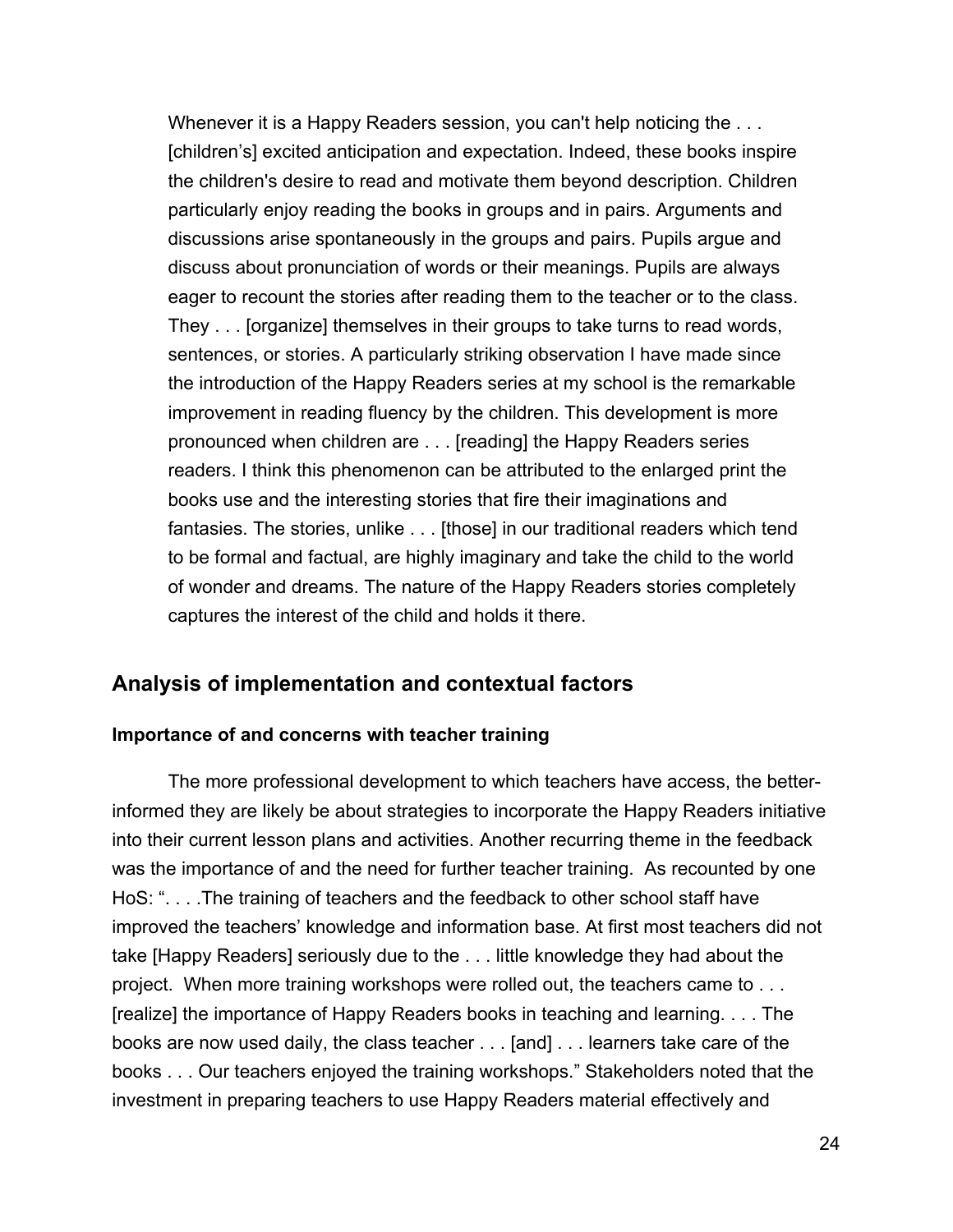efficiently is critical, since no classroom intervention can be successfully implemented without teachers' leadership. For example, one area of concern related to the numeracy component of Happy Readers, and this was that "at first the only problem was that the teachers had no training." Furthermore, the provision of teacher training and professional development has implications for increases student literacy and program impact as well as program sustainability.

 Although some HoS note that some teachers are reluctant to implement the Happy Readers initiative, they did not explain why this may be the case. However, given the changes noted with the provision of teacher training, it is possible that such teachers may have changed their approaches and become more receptive had they received additional support and training. Indeed, one HoS suggested that Happy Readers would be more effective if additional training were to be offered: "[T]here should be more workshops on the teaching of the model so as to accommodate new teachers and those teachers taking new classes."

### **Inadequate provision of books to pupils**

 The primary concern of teachers, HoS and even pupils with the Happy Readers initiative was the pupil to book ratio; there were not enough books for each student. This issue was reported frequently; every stakeholder group mentioned it as problematic at some point. One HoS pointed out, "[T]he books are very few for the school's 401 enrolment (1 book per 20 pupils). This shortage of books is a serious barrier to children's reading progress." The insufficient supply of books also seemed to create other problems. One teacher noted that the scarce quantity of books created a challenge for monitoring individual pupil progress. Other teachers observed that while a benefit of the Happy Readers design is to enable the teachers to cater to individual student needs, this seems to be counter-productive when each student does not have a book (i.e., when students must share). With regard to the desire or need for more books, stakeholders mentioned the following:

- The materials are few. They need to be supplemented so that all pupils have the access to them at any time (HoS).
- [There is a] shortage of textbooks as pupils share and classes also share the books. Each child should have his/her book (HoS).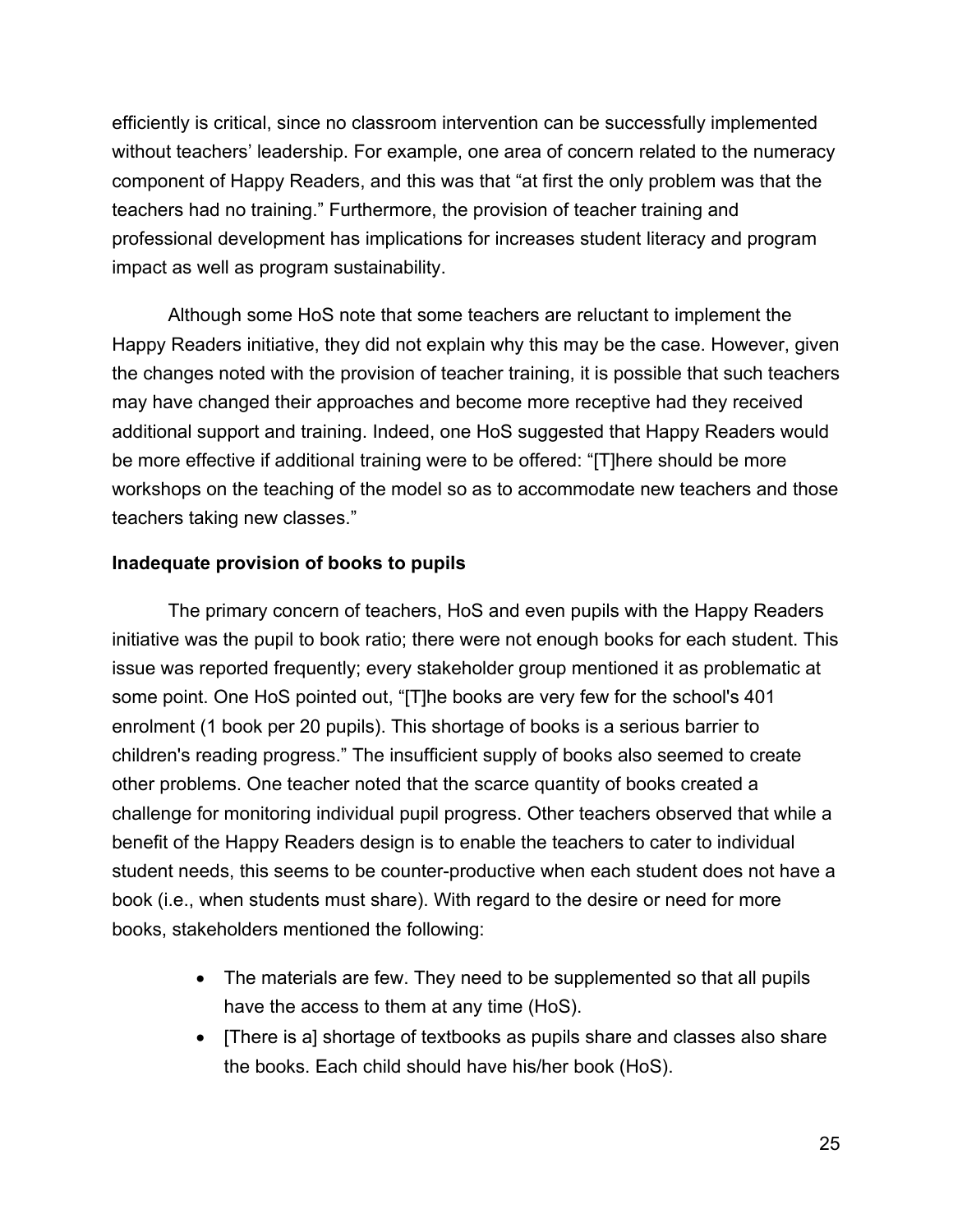- The problem/challenge we have at our school is the pupil/book ratio because our school has a very big enrollment (Teacher).
- Currently [students] have to wait for each other to finish reading before they can access the next [book] (Teacher).
- Give us more reading books (Student).
- Please add more Happy Readers (Student).

## **Additional concerns**

Teachers noted the following concerns within their classrooms, some of which are tangential to but also have an impact upon Happy Readers: limited time to assess pupils because of the Ministry's official reading curriculum; further need to incorporate things that are familiar to the students; a need for reading cards; challenge to implement with high pupil absenteeism; difficulty with using Level 1 books (the alphabet was "mixed with vowel sounds and consonant blends"); the busy schedule of a HoS hindering progress of listening to pupils; and not using the Happy Readers books frequently enough (i.e., the need for students to take the books home). Some additional concerns expressed in feedback from HoS and teachers were related to Happy Readers books' content being relevant to the pupils' local environments and contexts, and the lack of pupils' understanding of how to care for books to maintain the condition of the books.

A concern regarding the rigor of Happy Readers also emerged, particularly with regard to the numeracy component of the Happy Readers initiative. The following teacher quote captures this concern: "The numeracy books are good for the Grade 0 and Grade 1 low performers. They don't have information that can keep average and above average pupils busy at Grade 1 - 7 level."2 While having a two-subject approach may be beneficial in some ways, there appears to be a need to ensure that all pupils are challenged to master new literacy and numeracy skills or to sharpen literacy and numeracy skills. If the numeracy and literacy Happy Readers materials are primarily focused on beginning levels, then there is a concern about pupils who have exceeded

 $\overline{a}$  $2$  Since Happy Readers' Literacy component has Levels 1, 2 and 3 (i.e., covering Grades 1 to 4 plus remedial at Grades 3 to 7+), it was not uncommon for stakeholders to expect Happy Readers' Numeracy component to have similar levels of books available. However, while additional levels of Happy Readers Numeracy books currently are under development, only Numeracy books for Level 1 (i.e., Grades 0 & 1 and for basic remedial use with Grades 2 to 4+) were available during the IGATE project.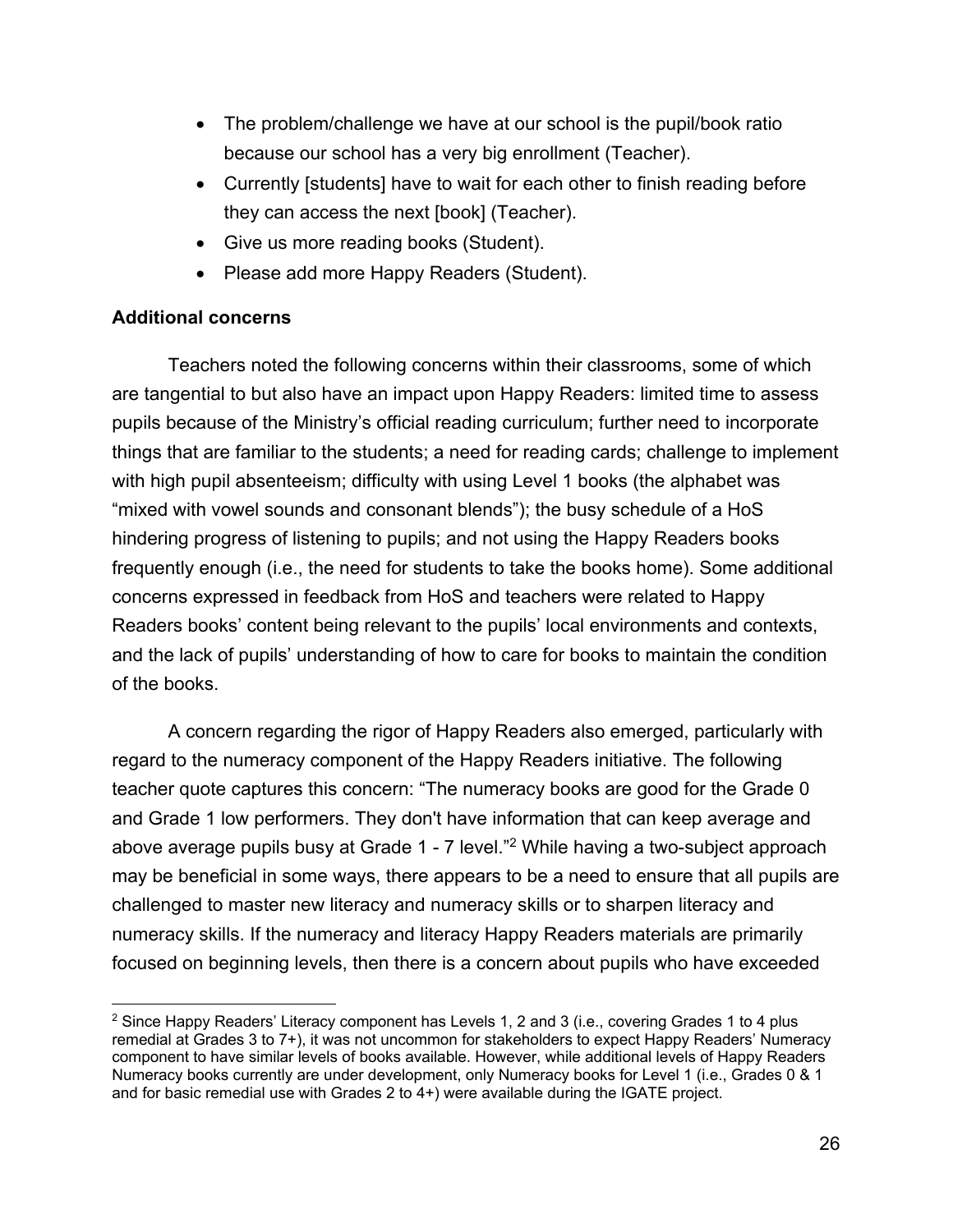the beginning levels of reading and mathematics skills. The sentiments of the previously-cited teacher about keeping pupils "busy" indicates that pupils who have exceeded the beginning level books may not be engaged with the levels of books below their numeracy skill levels. In this sense, student engagement appears to be directly connected to pupils' being challenged and having rigorous lessons.

#### **Sustainability through parent involvement**

In addition to the provision of books and teacher training, parental involvement was a key component mentioned in feedback that could help to promote the goals of the Happy Readers initiative and to sustain its impact by giving pupils time to read the Happy Readers books at home, possibly with parents/guardians after leaving school. This is related to the sufficient provision of Happy Readers materials, which would support efforts in allowing pupils to take Happy Readers books home and study with their parents. In response to the concern of classes not using the Happy Readers books frequently enough, one teacher suggested that students could take the books home and encourage parent involvement with the Happy Readers. Community involvement in the form of reading competitions was noted as being highly effective at supporting students' enthusiasm and pride in their emerging literacy. This HoS recounts how Happy Readers has cultivated a culture of reading that has reached beyond the school to the community and back:

Reading has improved greatly across the board in the school. Children are competing to finish stories. The school won emerged winners of a reading competition in September 2016. The competition revealed the wonderful talents the school has. . . [A] girl in Grade 5 showed exceptional reading talent. The school is planning its own reading competition. The school will invite parents and members from the community to come and witness the event. All this has been motivated by Happy Readers . . . [program] and surely it is a wonderful development.

Any efforts to engage parents and community members in students' literacy are likely to improve the impact and sustainability of the Happy Readers program.

Finally, respondents frequently mentioned that there is need to maintain the condition of Happy Readers books, including a need for mechanisms, systems, and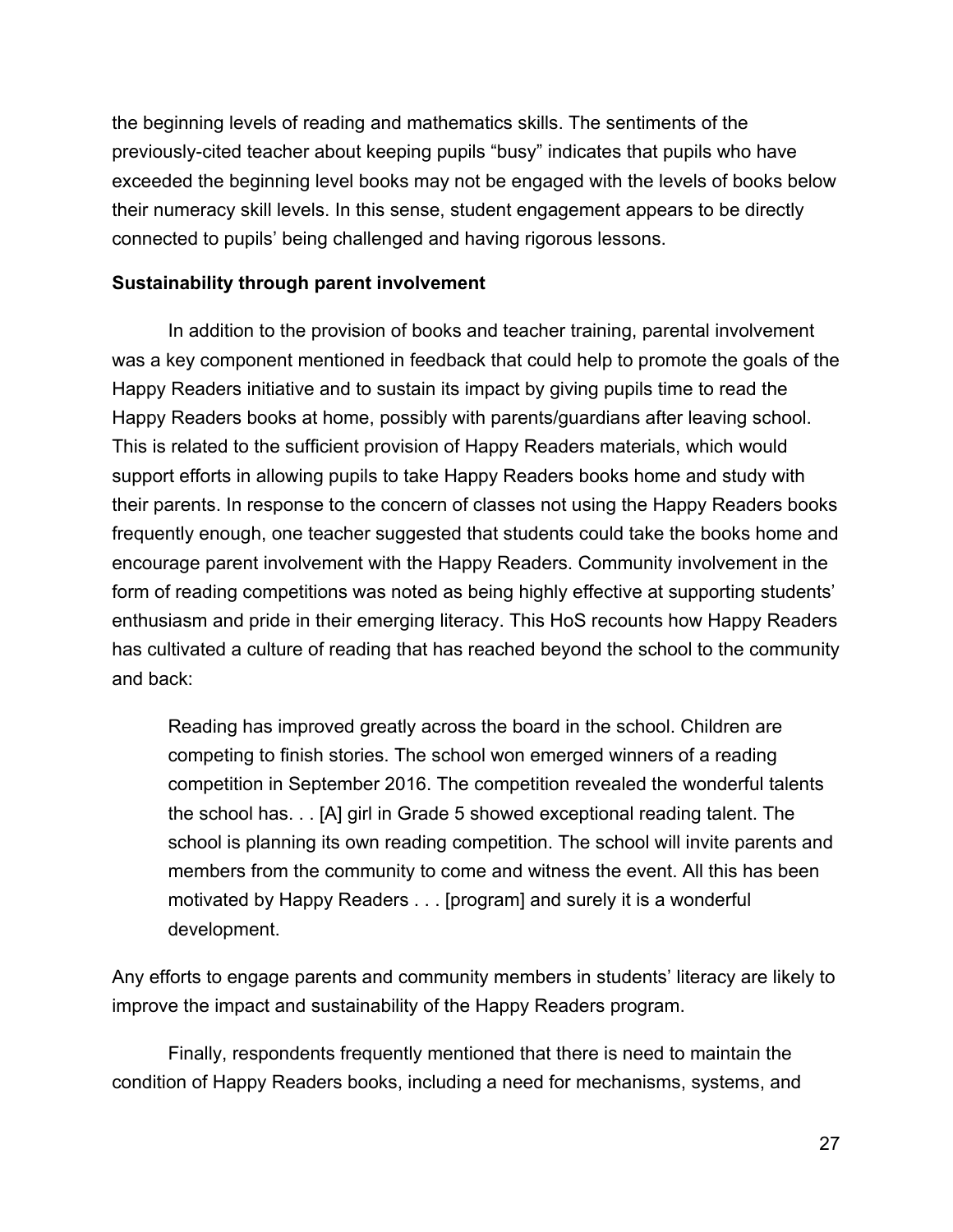pupil training to ensure that books do not become worn out. Some schools, however, make an effort to cover the books with plastic coverings, and respondents feel that this has been a successful strategy in maintaining the condition of Happy Readers materials.

## **Conclusion**

 The feedback from HoS, teachers, and pupils reveals a nearly universal consensus that the Happy Readers initiative has been a powerful tool to improve student literacy. Happy Readers has been instrumental in motivating students to read; building their discrete skills such as decoding and spelling; providing additional resources for teachers to incorporate new instructional strategies; increasing the amount and diversity of reading materials at schools; and generating a culture of reading in schools, which has generated enthusiasm for and engagement with reading in pupils and teachers alike. In particular, stakeholders appreciate the high quality of reading materials, particularly the use of culturally-relevant subjects, bright pictures, bilingual materials and a variety of fonts. Students report feeling more confident about reading because they are being exposed to such high-interest reading materials targeting them at their levels, which further increases their confidence in other subjects and may in turn, inspire students to continue reading and learning. Overall, Happy Readers has inspired a culture of reading within schools that is maintained by the students with the ongoing support of teachers and HoS.

 Teachers and HoS are enthusiastic about how the Happy Readers initiative supports their abilities to promote literacy effectively in their schools. The materials allow them to differentiate instruction and support their ability to implement governmentmandated educational policies. Respondents report various perceptions with regard to Happy Readers efficacy according to students' ages, grades, and abilities; but feedback overall is extremely positive.

 Although the provision of Happy Readers books and materials targeting numeracy has been less widespread, early indications are that Happy Readers also support numeracy. However, more time and more data will be useful in determining the ways and the extent to which these materials will have an impact on student learning.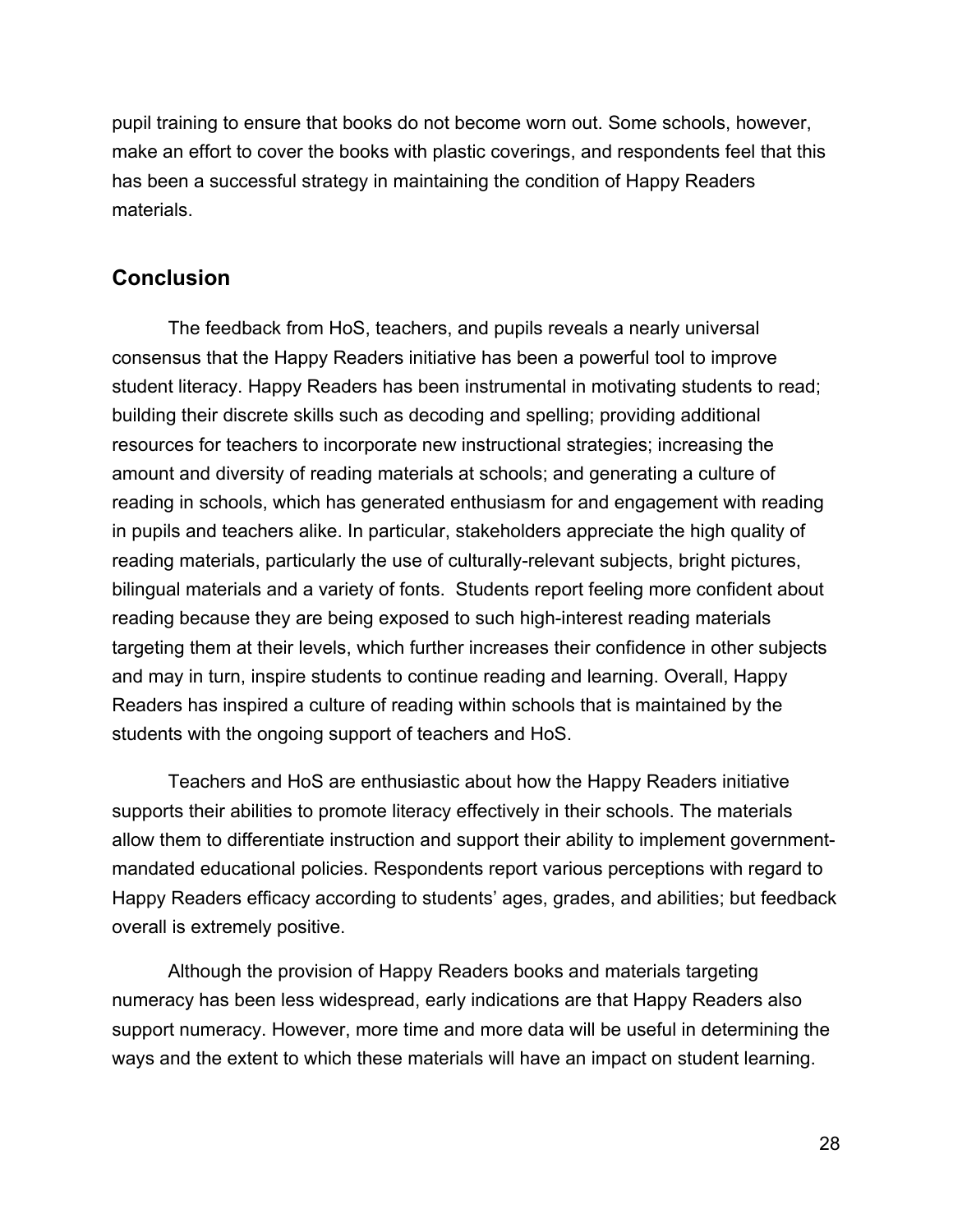The feedback also reveals there are concerns with Happy Readers that could impede the progress that schools are making in student literacy, innovation, and instructional strategies, primarily due to the ratio of pupils to Happy Readers books. Respondents consistently expressed concern over the insufficient number of books preventing pupils and teachers from maximizing the possible benefits of the Happy Readers program. Another concern was the provision of sufficient teacher training, which respondents note as being critical to the success of the program. Increased teacher training and opportunities for teachers to share what they have learned with each other will only further benefit the Happy Readers initiative.

In summary, Happy Readers has been highly effective, in some cases even revolutionary, for individual students' literacy development and enthusiasm for learning, teachers' development of new and effective pedagogical approaches, and schools' overall cultures of reading. Happy Readers is an engaging and effective initiative that has inspired innovation, assisted teachers with teaching, improved literacy and numeracy among pupils, and is likely to have life-long positive impacts on the learning and wellbeing of students in Zimbabwe.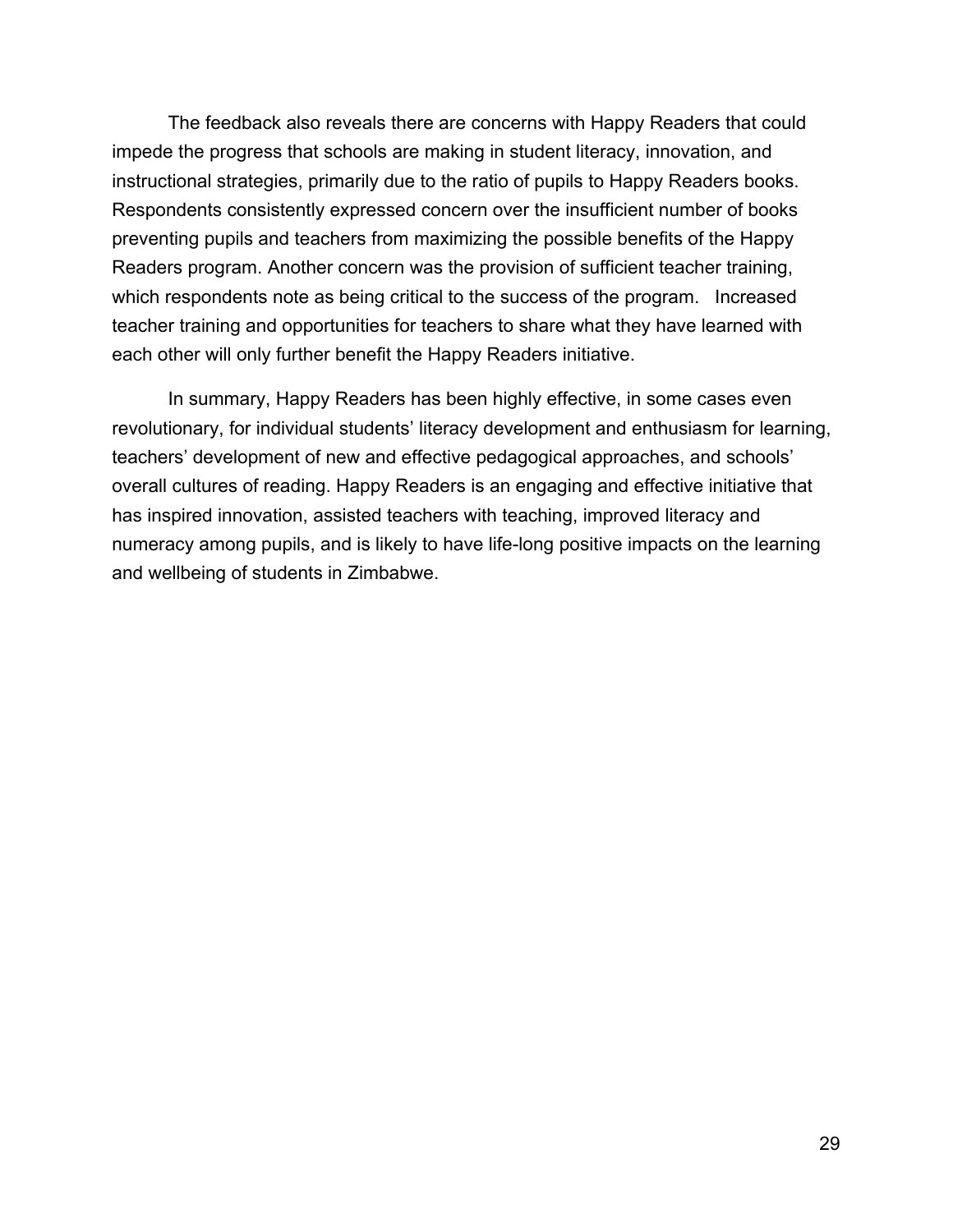# **Appendix A. Selected quotes from heads of schools**

|             | <b>Benefits of the Happy Readers Initiative</b>                                                                                                                                                                                                                                                                                                     |
|-------------|-----------------------------------------------------------------------------------------------------------------------------------------------------------------------------------------------------------------------------------------------------------------------------------------------------------------------------------------------------|
| <b>Head</b> | The happy readers series prove to be very effective. The children enjoy reading<br>the books. Since we have started using the books, we have reduced the number<br>of non-readers.                                                                                                                                                                  |
| <b>Head</b> | The books are of great help. They cater for individual difference hence they<br>motivate every child to participate.                                                                                                                                                                                                                                |
| <b>Head</b> | The books are very effective and beneficial such that pupils really like reading<br>them. All grades like using them and even teachers have found them to be of<br>great value. They have cultivated a lot of interests among the whole school. Of<br>course some pupils who are slow learners have struggled in catching up with the<br>fast ones. |
| <b>Head</b> | The readers books have greatly benefited pupils at the school which have seen<br>the culture of reading being uplifted in all grades.                                                                                                                                                                                                               |
| <b>Head</b> | Yes, in all grades. The teachers have found the books very useful. Pupils are<br>enjoying reading the books as they expose them to a wider range of vocabulary.<br>A great difference has been noted since the introduction of happy readers. Most<br>pupils are now able to read and have developed interest in reading.                           |
| <b>Head</b> | The books are very effective and useful in grade 3-7. Teachers have used the<br>books and pupils enjoy them. In infant class pupils enjoy learning to read. The<br>books have made teaching of reading easier.                                                                                                                                      |
| <b>Head</b> | The books have been a stepping home for learners learning to read. The<br>structure of material is helpful in making pupils learn to read. The books are<br>effective on teaching new vocabulary as the end themselves well to spellings.<br>Number of non-readers have been reduced.                                                               |
| <b>Head</b> | The books are very effective in our teaching and pupils learning activities, In all<br>grades ecd to grade 7 they are interesting to pupils. Pupils enjoy the stories and<br>pictures. Questions are easier and assist in comprehension answering. Number<br>of non-readers is being reduced at the school.                                         |
| <b>Head</b> | The happy readers is actually being a very strong foundation for beginning<br>reading at our school. It has generated interests in reading.                                                                                                                                                                                                         |
| <b>Head</b> | Yes the books are very effective in all grades. Teachers use them to assist non-<br>readers and to implement plap, eri and thrass reading programs. Pupils enjoy<br>reading because they are attractive and informative. Easy to teach reading.<br>Bright colors and interesting.                                                                   |
| <b>Head</b> | Pupils enjoy reading through the books and the colorful pictures and characters<br>capture their interest Reading the books especially home. Teachers have found<br>the books handy in facilitating and promoting the culture of reading. There is<br>positive progress in children's ability to read.                                              |
| <b>Head</b> | The books are very effective in all infants and junior pupils. Teachers have found<br>the books useful and pupils are enjoying the books especially those who are<br>good readers. Some pupils have improved in word attack and reading accuracy.                                                                                                   |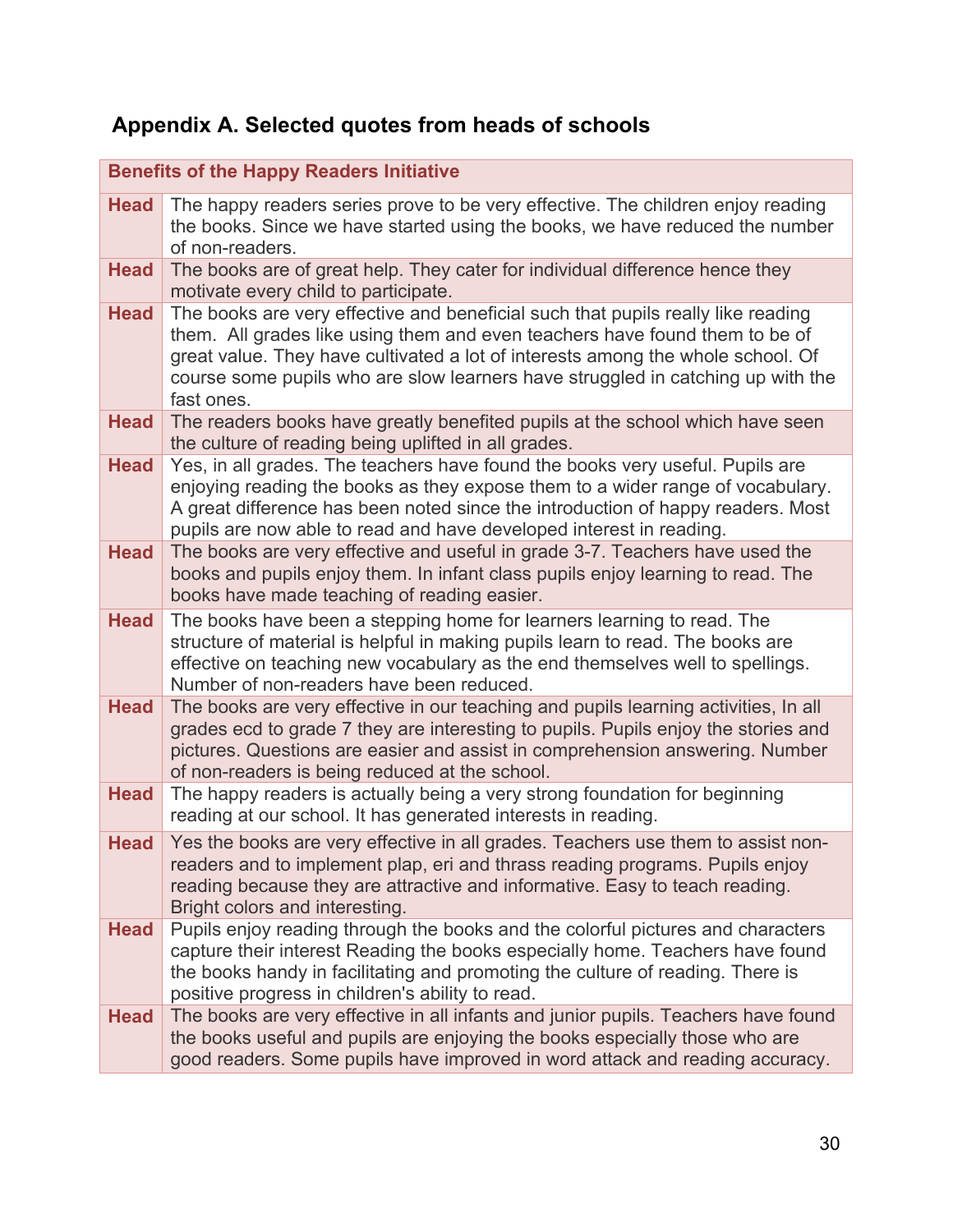| <b>Head</b> | Happy readers is a very useful reading intervention. The books are very useful at<br>all levels from grade 1 to 7. All the teachers have found the books to be useful.<br>The pupils have developed a culture of reading using the books.              |
|-------------|--------------------------------------------------------------------------------------------------------------------------------------------------------------------------------------------------------------------------------------------------------|
| <b>Head</b> | There are effective as the levels focus on both slow and fast learners. Some<br>pupils have since improved in reading for comprehension.                                                                                                               |
| <b>Head</b> | Yes in all classes all children who had reading disabilities have improved. It has<br>also boosted our reading material in the library for the school. Teachers Are<br>benefiting and giving children more reading vocabulary as part of reading work. |
| <b>Head</b> | All the pupils enjoy reading the books and even the teachers always use them<br>because they are very useful. The happy readers books are different from other<br>books because pupils are graded according to their reading level.                    |
| <b>Head</b> | The happy readers services were most effective to use with grade 1, 2 and 3<br>classes. The teachers found them very useful. Pupils were enjoying the books as<br>they were attractive and user friendly.                                              |
| <b>Head</b> | The books are very useful in all grades as a way of bridging the gap in the upper<br>and lower grades and unlocking the reading skill in the lower grades.                                                                                             |
| <b>Head</b> | The books are very useful in developing and enhancing reading across the<br>primary schools. The books are simplified especially for pupils with challenges in<br>reading. The teachers liked the books. Pupils enjoyed them.                          |
| <b>Head</b> | The books are so helpful especially grade 1 and 2. Teachers have found them<br>useful. Pupils found them very enjoyable. The books have simple language.                                                                                               |
| <b>Head</b> | The books are very effective especially to infant grades. Teachers enjoy using<br>the happy readers as pupils as well. Word attack has improved. Children quickly<br>read through the look and say words used in the happy readers.                    |
| <b>Head</b> | The books are very effective in grades 1 and 2. The infant teachers found the<br>books useful. The pupils are enjoying the books. Most pupils are improving their<br>reading and comprehension.                                                        |
| <b>Head</b> | We found that the books are effective in all grades and the teachers found them<br>useful pupils really enjoy them. Slow learners are now able to read.                                                                                                |
| <b>Head</b> | Very effective in all beginners and upper grades who have reading difficulties.<br>Pupils enjoy the stories and colourful pictures.                                                                                                                    |
| <b>Head</b> | Happy Readers are very effective in the teaching and learning process. Teachers<br>have found the books very useful. Pupils are really enjoying the books since they<br>have colorful pictures accompanying the stories. There is progress in reading. |
| <b>Head</b> | Happy readers are the best in teaching reading. They are very effective from<br>grade 1-7. The pupils are enjoying reading the books.                                                                                                                  |
| <b>Head</b> | The books are very useful. Most pupils enjoyed the books because of the<br>pictures. Grade 1 and 2 found the books most useful. More than 50% of the<br>grade 2 pupils can now read fluently as compared to previous years.                            |
| <b>Head</b> | Very useful in grade 1. Many children are enjoying reading happy readers. At first<br>when we introduced the books to the pupils, they lacked confidence but now my<br>stock is empty as we have issued them to pupils.                                |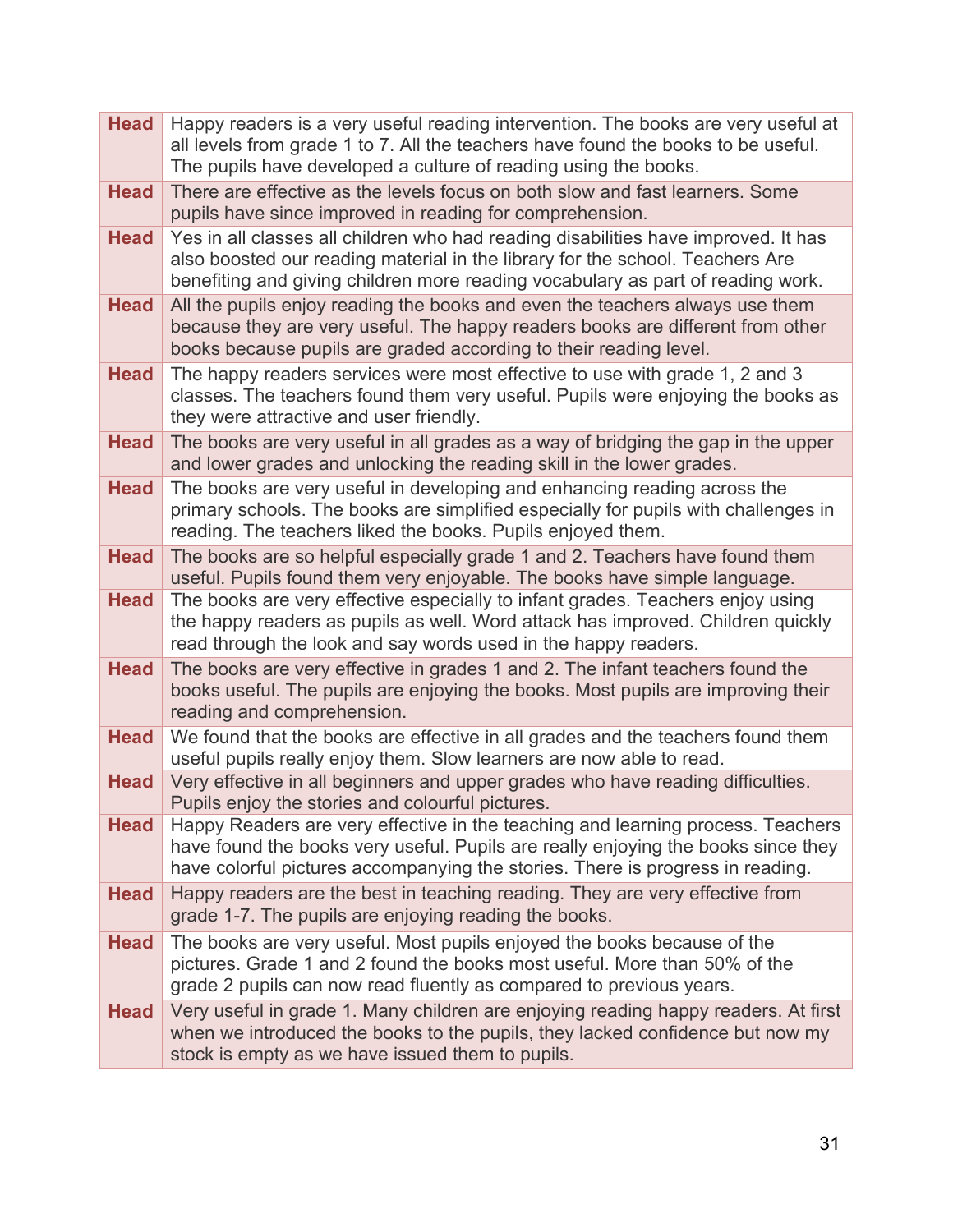| <b>Head</b> | Happy readers books are very effective especially on basic levels gr 1-3. The<br>books are very useful since most if not all the children have the desire to read the<br>books (interests) pupils are not commanded to read the books but whenever they<br>are free they are always engaged to the books. Pupils like the pictures and step<br>by step reading progression of content.                                                                                                                                                                                                                                                                         |
|-------------|----------------------------------------------------------------------------------------------------------------------------------------------------------------------------------------------------------------------------------------------------------------------------------------------------------------------------------------------------------------------------------------------------------------------------------------------------------------------------------------------------------------------------------------------------------------------------------------------------------------------------------------------------------------|
| <b>Head</b> | The books have proved to be worthy and easy to use by all grades. Most<br>teachers have used the books in their reading lessons. The books have brought<br>illustrations that are enjoyed by most pupils.                                                                                                                                                                                                                                                                                                                                                                                                                                                      |
| <b>Head</b> | The books have been used well. They have motivated the pupils. Pupils have<br>improved well through reading of the books. The illustrations made it easy for the<br>pupils to understand. Things like fluency, speed, accuracy have also improved.<br>The pupils have also improved in their comprehension skills, spelling of words<br>taken from the books improved the pupils listening skills. There is also subject<br>integration between Happy Readers, PLAP and ERI.                                                                                                                                                                                   |
| <b>Head</b> | The books are proving to be the centre of attraction at the school. Pupils enjoy<br>reading the books with some imitating the main characters in these books. The<br>books are very useful. A reading culture is being cultivated in the school which is<br>a positive. Pupils are now able to read showing gestures and this shows that the<br>pupils are deeply involved in the real story. The pictures in the books help to<br>motivate pupils.                                                                                                                                                                                                            |
| <b>Head</b> | The happy readers have proved to be an interesting series to the pupils since we<br>have noticed a rise in the number of readers in all the classes at the school.<br>Maybe this is attributed to the simple language used in the books and some<br>pictures which attrant even the non-readers who, in turn because readers<br>although slow. The books have also reduced the problems of shortage of reading<br>material and have gone a long way in PLAP and ERI. A grade 4 pupil who was<br>enrolled in Grade from home in2106 was a non-reader but now has proved to be<br>a promising one since she can read and has pushed her way in the top 20 pupils |
|             | in the grade.                                                                                                                                                                                                                                                                                                                                                                                                                                                                                                                                                                                                                                                  |

| <b>Challenges and Concerns with the Happy Readers Initiative</b> |                                                                                   |  |
|------------------------------------------------------------------|-----------------------------------------------------------------------------------|--|
| <b>Head</b>                                                      | The books are not enough for the number of pupils we have in the school.          |  |
|                                                                  | Those who have accessed them have enjoyed and improved their reading              |  |
|                                                                  | skills.                                                                           |  |
| <b>Head</b>                                                      | The books are effective, especially in ECD to grade 3. The books are really       |  |
|                                                                  | enjoyable to the kids especially the pictures and activities. However the         |  |
|                                                                  | material are still few there is need to increase.                                 |  |
| <b>Head</b>                                                      | The books are effective but they are very few to cater for all our pupils enjoyed |  |
|                                                                  | the books and teachers found them useful.                                         |  |
| <b>Head</b>                                                      | The books are quite useful in all grades. Pupils enjoy the books but there is     |  |
|                                                                  | need to develop a positive attitude towards happy readers. Some are               |  |
|                                                                  | available to teach reading. A difference has been noted but not so large.         |  |
| <b>Head</b>                                                      | Happy Readers books are very effective. Though we have few books                  |  |
|                                                                  | currently but they have changed the level of reading to a much higher level.      |  |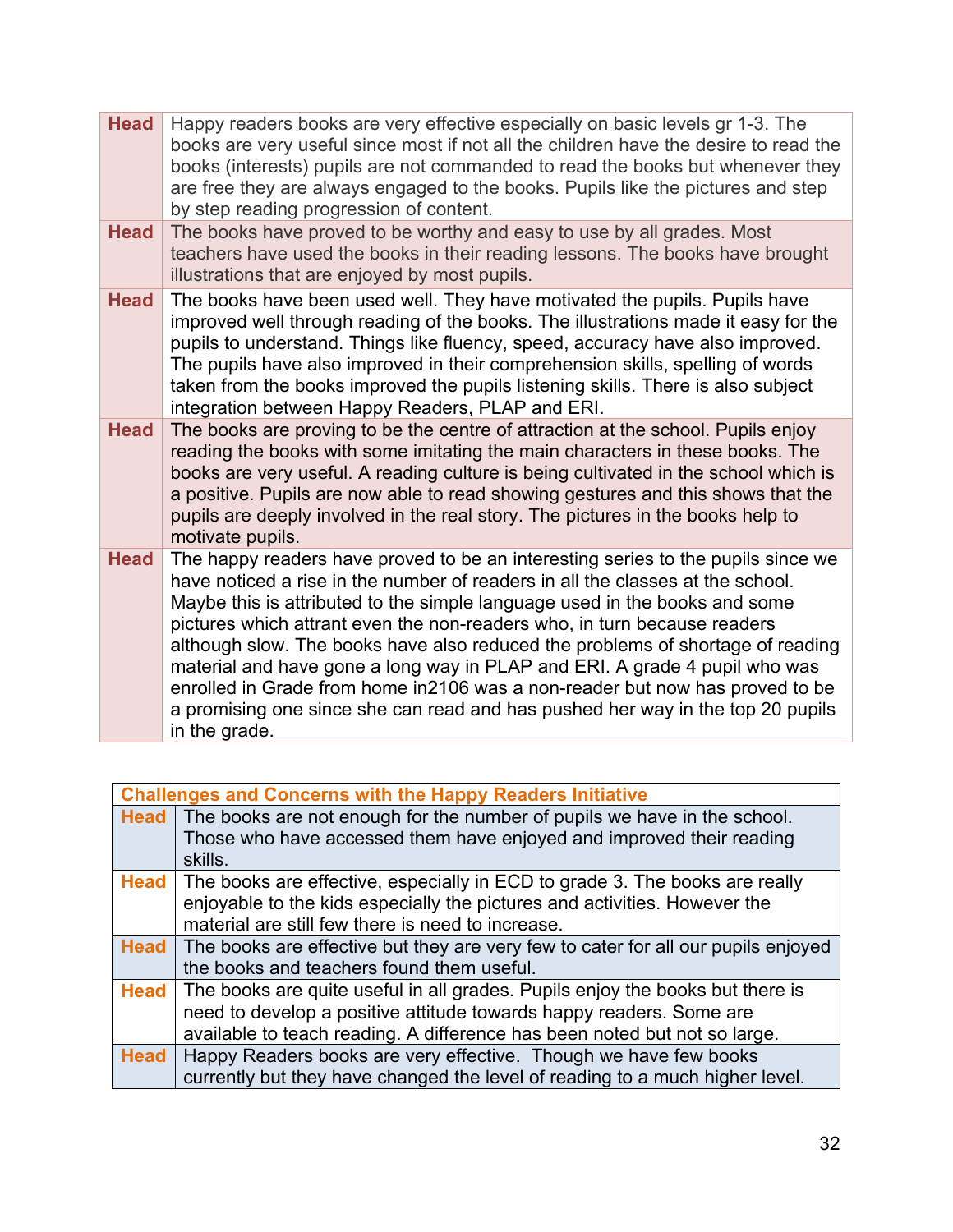|             | Both teachers and pupils enjoy using the books. They are simple and easy to<br>understand.                                                                                                                                                                                                                                                                                                                                                                                                                                                                                                                                                                                                                                                                                                                                 |
|-------------|----------------------------------------------------------------------------------------------------------------------------------------------------------------------------------------------------------------------------------------------------------------------------------------------------------------------------------------------------------------------------------------------------------------------------------------------------------------------------------------------------------------------------------------------------------------------------------------------------------------------------------------------------------------------------------------------------------------------------------------------------------------------------------------------------------------------------|
| <b>Head</b> | Books are effective. However they are in short supply as compared to<br>enrolment.                                                                                                                                                                                                                                                                                                                                                                                                                                                                                                                                                                                                                                                                                                                                         |
| <b>Head</b> | Happy readers books have proved to be useful and effective in the school<br>especially for grades 1, 2, 3 and 5. Teachers are recommending the use of the<br>books and they are really using them. Children are gradually showing interests<br>in the reading but the sentences and stories are too long.                                                                                                                                                                                                                                                                                                                                                                                                                                                                                                                  |
| <b>Head</b> | Happy Readers have been such a blessing to the school children who are<br>using them. The first lot was issued to Grade 1 and 2. The children liked them<br>a lot and so did the teachers who used these books for reading. The main<br>problem was that these books were few in number. When we received the<br>second lot we were able to set aside the problem of numbers. Children were<br>now able to start reading. The children were now enjoying their reading. We<br>were able to give Grade 3 to Grade 5. These children enjoy reading Happy<br>Readers especially the animal characters. The Happy Readers have<br>generated in interest in reading by most children. We believe this is a positive<br>sign that we may see an improvement in results.                                                          |
| <b>Head</b> | The Happy Readers books have boosted the learners interest in reading<br>because they are very attractive and colourful unlike their textbooks which are<br>du. An improvement in reading culture has been realised as comparted to<br>previous days where they were not introduced. This has also boosted the<br>answering of comprehension questions in their daily exercises. The children<br>also spent most of their time when outside imitating and miming Happy<br>Readers activities. They have also given each other nicknames from the<br>Happy Readers books. For example you will hear a child calling his friend<br>"Hey Harry Hippo" which is a sign of understanding the book. However the<br>school is suggesting if it can have more allocation of these books to ease the<br>problem of pupil/book ratio |
| <b>Head</b> | It is a very comprehensive teaching of reading model which is quite<br>fascinating to the pupils and the teachers. The reading of individual pupils is<br>well monitored and shows progression. However, there should be more<br>workshops on the teaching of the model so as to accommodate new teachers<br>and those teachers taking new classes.                                                                                                                                                                                                                                                                                                                                                                                                                                                                        |
| <b>Head</b> | Kwesengulube staff, pupils and parents like to express their hearty gratitude to<br>Happy Readers. Their colourful series are written in a simple poetic form<br>which is easy to read. The repetition of verbs complimented with colourful<br>pictures make pupils understand the passages better and faster. Teachers<br>reported that each pupil wishes to get hold of the book once or twice a day,<br>thus developing a reading culture in the school. Every child buzz Betty Bear.<br>Nonetheless, the books are very few for the school's 401 enrolment. The ratio<br>stands of a book to 20 pupils. This shortage of books is a serious barrier to<br>children's reading progress.                                                                                                                                 |
| <b>Head</b> | Generally the teachers and pupils do enjoy the use of the Happy Readers.<br>Pupils who have mastered the aspect of phonic work attack really enjoy the<br>reading of the books. It was the head and teacher observation that the first                                                                                                                                                                                                                                                                                                                                                                                                                                                                                                                                                                                     |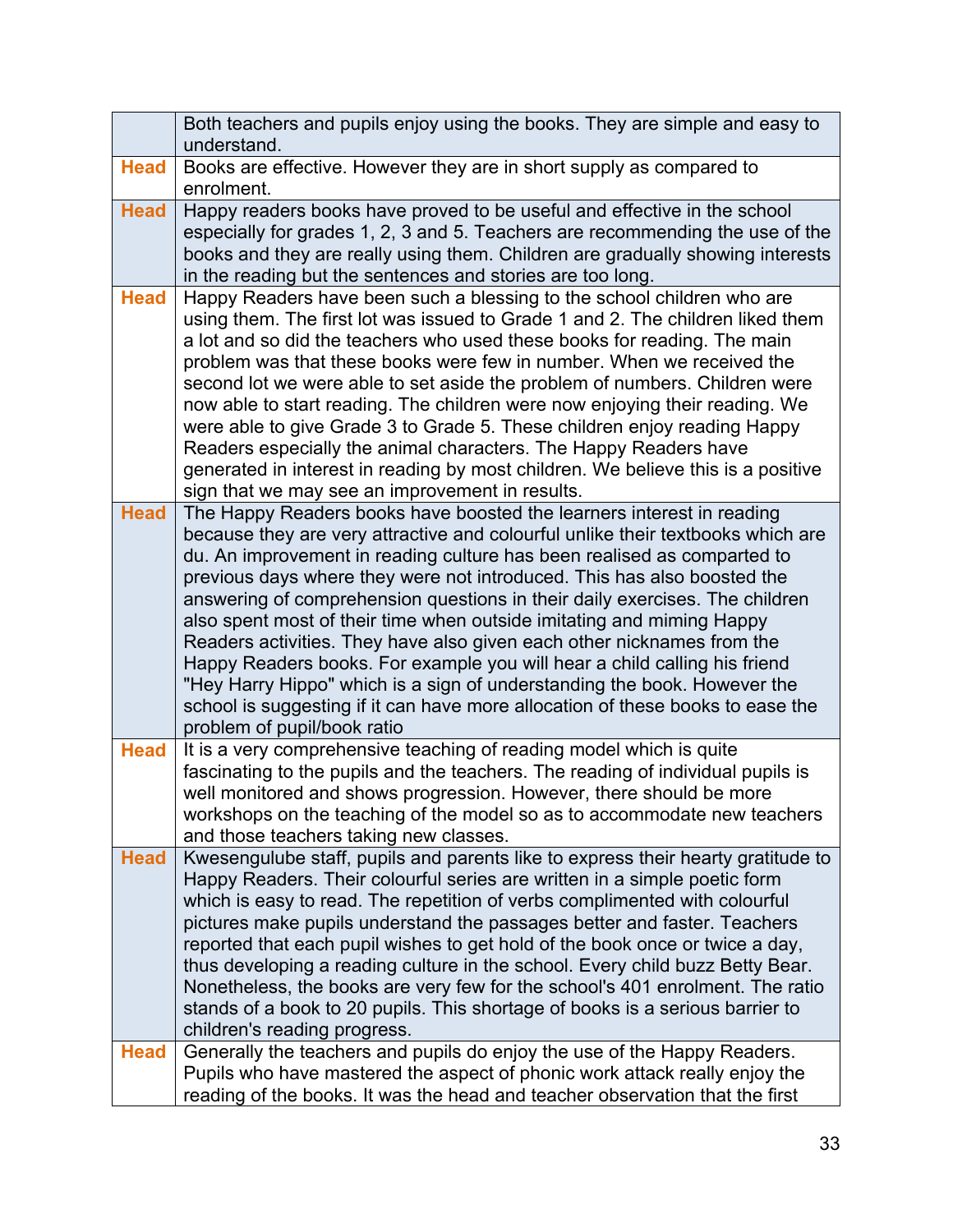|             | stage before the reading the words could have been the phonic word attack<br>aspect of reading. The reading of phonic alphabet could have made the pupils<br>to be able to read the words earlier and move on to the reading of the books.<br>It was also noted that the number of books/readers can not be adequately be<br>shared to the large number of pupils in the school. It was also noted that<br>mandatory the books are not to be photocopied, hence a challenge to<br>increase the numbers that we have in the school. Generally the school hopes<br>to improve the reading culture using these books. More copies could help.<br>More phonic aspect is however preferred by the school to association (PIC).                                                                                                                                                                                                                                                                                                                                                                                                                                                                                                                             |
|-------------|-------------------------------------------------------------------------------------------------------------------------------------------------------------------------------------------------------------------------------------------------------------------------------------------------------------------------------------------------------------------------------------------------------------------------------------------------------------------------------------------------------------------------------------------------------------------------------------------------------------------------------------------------------------------------------------------------------------------------------------------------------------------------------------------------------------------------------------------------------------------------------------------------------------------------------------------------------------------------------------------------------------------------------------------------------------------------------------------------------------------------------------------------------------------------------------------------------------------------------------------------------|
| <b>Head</b> | Children are eager to read the Happy Readers books. These books have<br>proved to be efficient since children are attracted to them. Since the school<br>started using these books, there has been a great improvement in reading.<br>The challenges face are of the teachers hardly getting any time to use the<br>books since they assume they cannot be used in line with the syllabus. The<br>teachers are soon gaining knowledge on how to use these books from others<br>who attended training. Most interestingly, sometimes children request the<br>books upon seeing that the teachers forget using them.<br>The challenges face are of the teachers hardly getting any time to use the<br>books since they assume they cannot be used in line with the syllabus. The<br>teachers are soon gaining knowledge on how to use these books from others<br>who attended training. Most interestingly, sometimes children request the<br>books upon seeing that the teachers forget using them.<br>Indeed children have since gained much interest in reading. The process<br>seems a bit slow but effective. Surely we are looking forward to receiving<br>Level 3 Happy Readers books which will see us improving even the Grade 7<br>pass rate. |
| <b>Head</b> | Shortage of reading material, some of the names of objects are not familiar in                                                                                                                                                                                                                                                                                                                                                                                                                                                                                                                                                                                                                                                                                                                                                                                                                                                                                                                                                                                                                                                                                                                                                                        |
|             | our African culture.                                                                                                                                                                                                                                                                                                                                                                                                                                                                                                                                                                                                                                                                                                                                                                                                                                                                                                                                                                                                                                                                                                                                                                                                                                  |
| <b>Head</b> | Shortage of text books as pupils share and classes also share the books.<br>Each child should have his/ her book.                                                                                                                                                                                                                                                                                                                                                                                                                                                                                                                                                                                                                                                                                                                                                                                                                                                                                                                                                                                                                                                                                                                                     |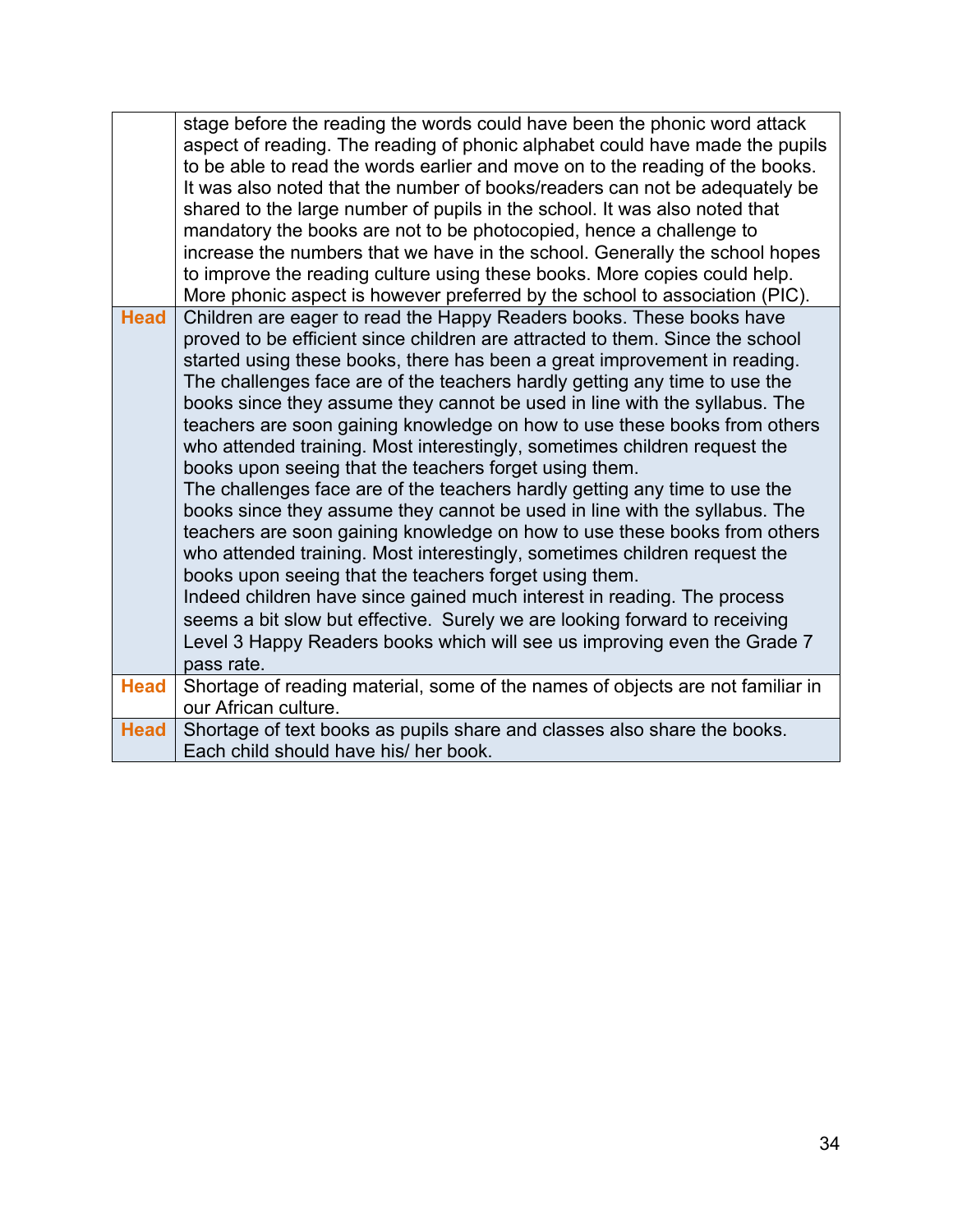# **Appendix B. Selected quotes from teachers**

| <b>Benefits of the Happy Readers Initiative</b> |                                                                                                                                                                                                                                                                                                                                         |  |
|-------------------------------------------------|-----------------------------------------------------------------------------------------------------------------------------------------------------------------------------------------------------------------------------------------------------------------------------------------------------------------------------------------|--|
|                                                 | Teacher   "Make use of animals they find in their local environment."                                                                                                                                                                                                                                                                   |  |
| <b>Teacher</b>                                  | "The books are very effective in all grades. All the teachers give good<br>comments about the books. All the pupils seem to enjoy reading the books<br>especially level 1 books with more pictures. We have pupils in grade 1 who<br>are now able to read English on their own which is very good when<br>compared to previous grades." |  |
| <b>Teacher</b>                                  | "Very useful books. Learners can use them by themselves."                                                                                                                                                                                                                                                                               |  |
| <b>Teacher</b>                                  | "They are very useful, pupils were able to recognise the words out of<br>context."                                                                                                                                                                                                                                                      |  |
| <b>Teacher</b>                                  | "They are useful because the learners were able to recognise the words<br>out of context."                                                                                                                                                                                                                                              |  |
| <b>Teacher</b>                                  | "They are effective because they are attractive to pupils because they have<br>colorful illustrations and bold print. They cater for individual difference since<br>the language used is simple and in the majority of cases illustrated."                                                                                              |  |
| <b>Teacher</b>                                  | "Very useful. Good print is being used."                                                                                                                                                                                                                                                                                                |  |
| <b>Teacher</b>                                  | "The books are effective. Most pupils now enjoy reading due to its colours,<br>characters in the books, print varying from the big front to small front.<br>Teachers use the books to teach reading skills. Most pupils can now read."                                                                                                  |  |
| <b>Teacher</b>                                  | "It has motivated a spirit of reading in pupils. It has reduced the number of<br>non readers. Pupils want to read only happy readers books and not any<br>other. Pupils are able to tell stories of what they read about from the<br>books."                                                                                            |  |
| <b>Teacher</b>                                  | "Yes, there are effective for infants grades. Teachers in the department are<br>using the books and pupils enjoy them as they have colorful pictures to<br>accompany the texts. Some pupils have since developed interests in<br>reading and share their stories with others during the assemblies."                                    |  |

| <b>Challenges and Concerns with the Happy Readers Initiative</b> |                                                                                                                                                                                                                               |  |
|------------------------------------------------------------------|-------------------------------------------------------------------------------------------------------------------------------------------------------------------------------------------------------------------------------|--|
| <b>Teacher</b>                                                   | "The Happy Readers help develop pupils reading ability and exposure.<br>However, there is limited time to assess pupils due to the packed<br>curriculum."                                                                     |  |
| Teacher                                                          | "Pupils have developed a reading culture and interest. Reading skills are<br>also developed. However, more textbooks are needed for the program to be<br>effective."                                                          |  |
| <b>Teacher</b>                                                   | "They are useful but level 1 is difficult to use when dealing with non-readers.<br>The alphabet is mixed with vowel sounds and consonant blends."                                                                             |  |
| <b>Teacher</b>                                                   | "Characters in most books suitable to our local environment and reading<br>resources not adequate."                                                                                                                           |  |
| <b>Teacher</b>                                                   | "The books are effective in improving the reading literacy. From grade 1-7<br>the teacher found the books useful as they provide comprehension<br>questions at the end of each book which help the learners to have the skill |  |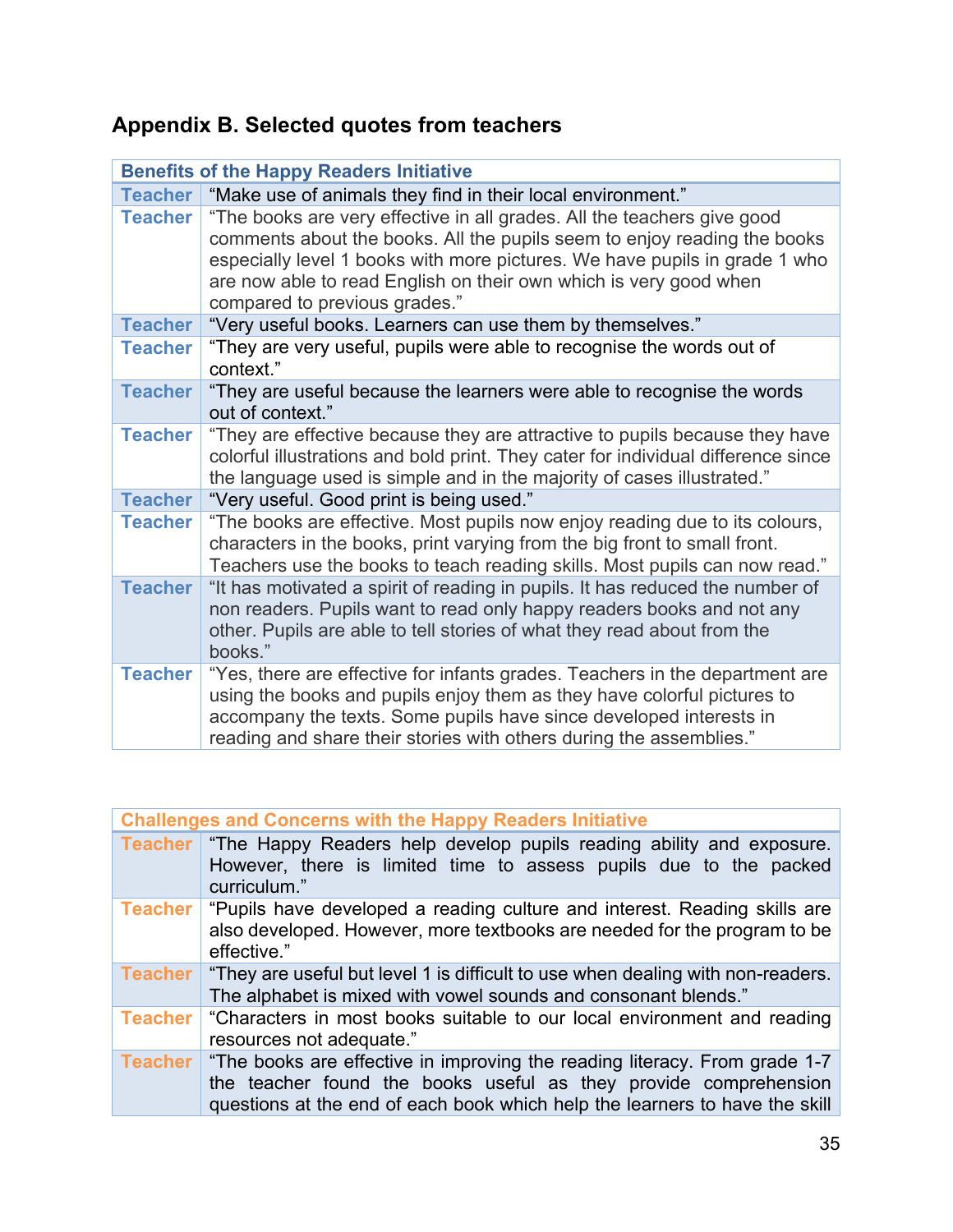|                | of comprehension answering. Pupils enjoyed the use of the books especially<br>the infancy because of the colourful pictures though they are not familiar with<br>the animals e.g., the bears."                                                                                                                                                                       |
|----------------|----------------------------------------------------------------------------------------------------------------------------------------------------------------------------------------------------------------------------------------------------------------------------------------------------------------------------------------------------------------------|
| <b>Teacher</b> | "The books are effective and good. They are improving reading skills at<br>school. The books are useful and pupils are enjoying reading the books but<br>the books are few e.g., level 2 book 1, they are 10 and in grade three there<br>are 35 pupils so pupils will read the books in paires [sic]. Pupils have<br>improved in comprehending in most grades."      |
| <b>Teacher</b> | "All the happy readers books are useful especially to the grade 7 pupils who<br>quickly finish reading and answer the questions in those books well. In lower<br>grades they are a few. The majority are still struggling to read even a word."                                                                                                                      |
| <b>Teacher</b> | "Number cards and the alphabet cards book 1-3 level 1 books have been of<br>great assistance in the infant department. However in junior classes 3-7<br>children enjoy reading the books and are also interested in the characters in<br>each book. Pupils scramble for the books and a lot could benefit if there were<br>plentiful exercises given are also good." |
| <b>Teacher</b> | "We need individual cards and sentence making cards for children to use as<br>individuals in class"                                                                                                                                                                                                                                                                  |
| <b>Teacher</b> | "With the increase in the number of each set, the pupils can read the books<br>much faster. Currently they have to wait for each other to finish reading<br>before they can access the next."                                                                                                                                                                        |
| <b>Teacher</b> | "The books are effective and teachers found them to be useful. Pupils also<br>enjoy reading the books. The problem / challenge we have at our school is<br>the pupil/ book ratio because our school has a very big enrolment."                                                                                                                                       |
| <b>Teacher</b> | "Yes, books are not enough, rot(e) learning."                                                                                                                                                                                                                                                                                                                        |
| <b>Teacher</b> | "The books are few and pupils are many so pupils read in groups and it takes<br>time to complete books in one level."                                                                                                                                                                                                                                                |
| <b>Teacher</b> | "Quantity of books does not match with the number of pupils rather they<br>share, sharing becomes a challenge."                                                                                                                                                                                                                                                      |
| <b>Teacher</b> | "Teacher-pupil ratio is very high to monitor the progress of every child."                                                                                                                                                                                                                                                                                           |
| <b>Teacher</b> | "There was serious shortage of textbooks hence the teacher was<br>concentrating much on the coverage pupils, also people were unable to read<br>phonic words."                                                                                                                                                                                                       |
| <b>Teacher</b> | "Books are few for pupils to read individually. Teacher pupil ratio is a<br>challenge to monitor reading as individual."                                                                                                                                                                                                                                             |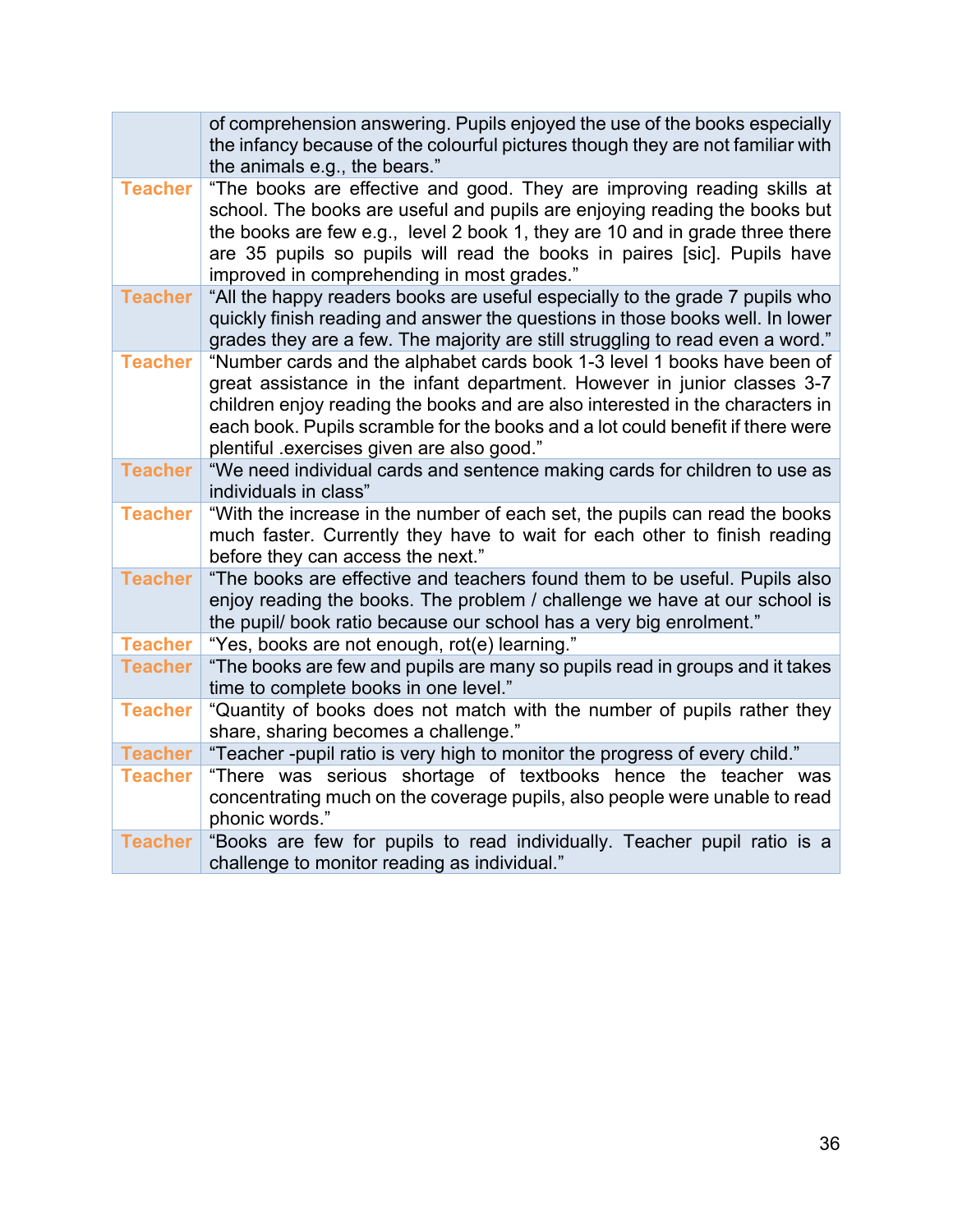# **Appendix C. Selected quotes from pupils**

| <b>Benefits of the Happy Readers Initiative</b> |                                                                                                                                                                                                                                                                          |  |  |  |
|-------------------------------------------------|--------------------------------------------------------------------------------------------------------------------------------------------------------------------------------------------------------------------------------------------------------------------------|--|--|--|
| <b>Pupil</b>                                    | "I like happy readers. The stories are interesting. My favourite books are Lucy<br>Leopard, Ronnie Rhino, Jacky and James Jackal."                                                                                                                                       |  |  |  |
| <b>Pupil</b>                                    | "My favourite book is Betty Bear. I like Happy Readers because the stories are<br>interesting. I practice reading after school using Happy Readers."                                                                                                                     |  |  |  |
| <b>Pupil</b>                                    | "Happy readers have pictures that make it simple to follow."                                                                                                                                                                                                             |  |  |  |
| <b>Pupil</b>                                    | "I like book nine for Henry Hare builds a house. He was lazy. The other<br>animals were not lazy."                                                                                                                                                                       |  |  |  |
| <b>Pupil</b>                                    | "I enjoyed reading. They make me happy. They are interesting."                                                                                                                                                                                                           |  |  |  |
| <b>Pupil</b>                                    | "I like Happy Readers books. My favourite books is Harry Hippo. My favourite<br>character is Mrs. Leopard. Happy Readers helped me to enjoy reading."                                                                                                                    |  |  |  |
| <b>Pupil</b>                                    | "I enjoyed reading Happy Readers. I was happy to answer the questions in the<br>happy readers. My favourite animals are Henry Hare and Kenny Kudu. My<br>favourite book is Henry Hare goes shopping. Generally I enjoyed reading<br>happy readers."                      |  |  |  |
| <b>Pupil</b>                                    | "Happy Readers are good books. I like the Happy Readers. My favourite<br>books is Level 3a, book 3, Zippy Zebra goes to town. My favourite story is<br>Zippy Zebra. My favourite characters are Isabelle Impala, Ronnie Rhino and<br>Larry Lion. I am now able to read " |  |  |  |
| <b>Pupil</b>                                    | "Happy readers have pictures that make it simple to follow."                                                                                                                                                                                                             |  |  |  |
| <b>Pupil</b>                                    | "Happy Readers books are very simple and very interesting."                                                                                                                                                                                                              |  |  |  |
| <b>Pupil</b>                                    | "These happy reader make me like to read books because the books are<br>colourful and fun."                                                                                                                                                                              |  |  |  |
| <b>Pupil</b>                                    | "I read the readers every day. They have improved my reading. I enjoyed<br>reading Zita Zebra."                                                                                                                                                                          |  |  |  |
| <b>Pupil</b>                                    | "I was very happy when Happy Readers was introduced to our school. I can<br>now read quite well. One of the stories which I enjoyed reading was about<br>Charlie Cheetah. I really love reading Happy Readers books."                                                    |  |  |  |
| <b>Pupil</b>                                    | "The introduction of happy readers to our school was a blessing. Now I am<br>able to read well. I enjoyed reading the story of Henry Hare. I like reading<br>Happy Readers books."                                                                                       |  |  |  |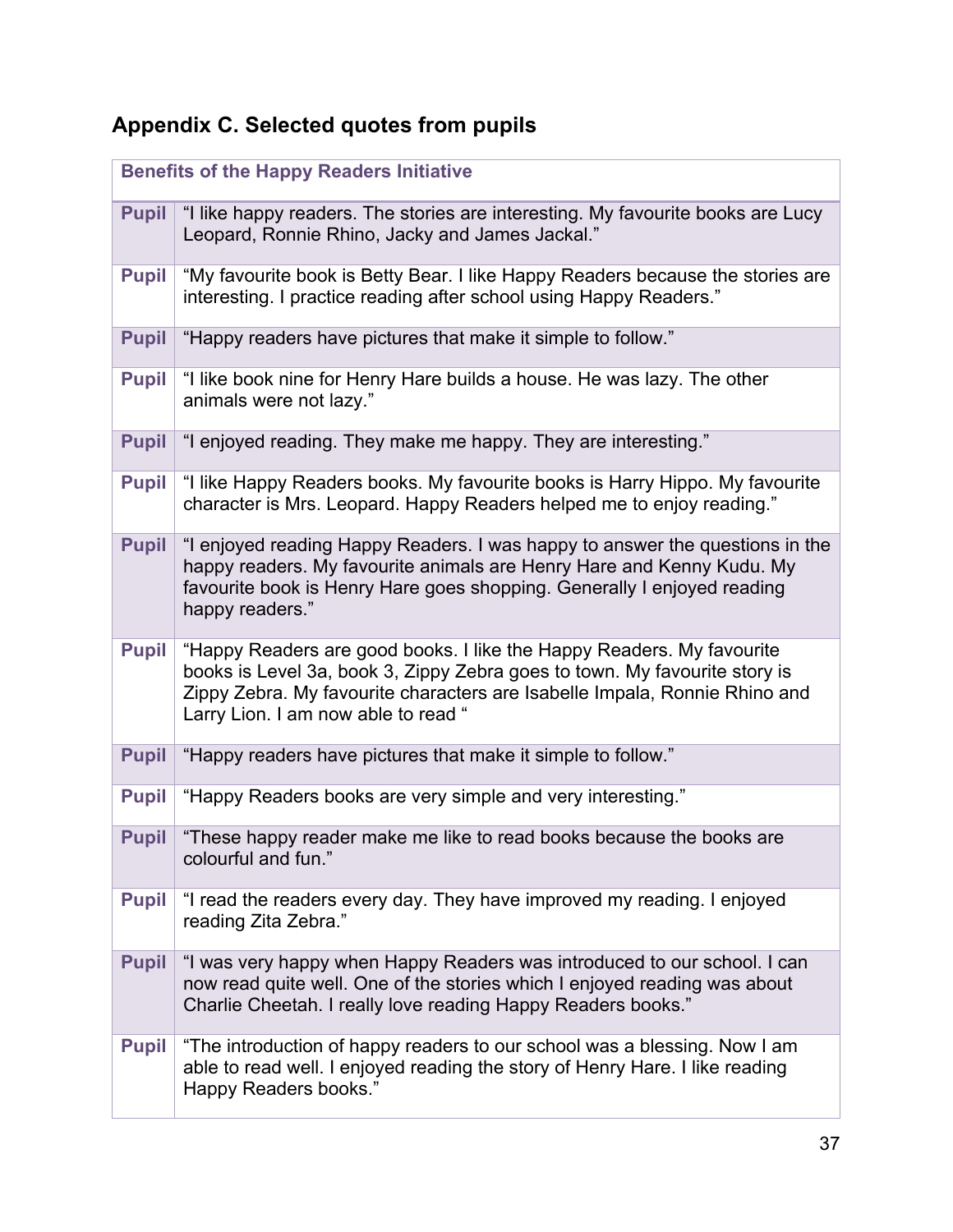| <b>Pupil</b> | "My name is Nyasha Mhlanga. I like to read Happy Reader books. Now I can<br>speak in English. It is nice to read Mr. Leopard and Ruby Rhino."                                                                                                                                                                                               |  |  |  |  |
|--------------|---------------------------------------------------------------------------------------------------------------------------------------------------------------------------------------------------------------------------------------------------------------------------------------------------------------------------------------------|--|--|--|--|
| <b>Pupil</b> | "I like reading Happy Readers books. The book I like most is Level 1 Book 7,<br>Betty Bear going on holiday. I like it because it has interesting stories about<br>wild animals. Happy Readers books make me like reading many books,<br>newspapers and magazines. They help me to know how to read. They are<br>useful to me."             |  |  |  |  |
| <b>Pupil</b> | "I like reading Happy Readers books. They are easy to understand and<br>interesting. I can spell better. I can now speak the English better than I used<br>$\mathsf{to}$ ."                                                                                                                                                                 |  |  |  |  |
| <b>Pupil</b> | "I like Happy Readers. My favourite book is Betty Bear. My favourite character<br>is Betty. These books have helped me to read."                                                                                                                                                                                                            |  |  |  |  |
| <b>Pupil</b> | "I read them always, they are easy to read. I want others to read them. I like<br>Zip Zebra very much."                                                                                                                                                                                                                                     |  |  |  |  |
| <b>Pupil</b> | "I like happy readers because it helps me to read English language. My<br>favourate book is Level 2 book 4 Charlie Cheetah. My favourite character are<br>Charlie cheetah, Mother, Mr Elephant and Mrs Elephant. Happy readers help<br>us because I was a non reader but now I am the good reader in my class<br>because of happy readers." |  |  |  |  |
| <b>Pupil</b> | "I like Happy Readers Books because they make me happy and they help me<br>to improve in English. They interest me and their words are easy to read. My<br>favourate book is Henry Hare built a house and my favourate character is<br>Henry Hare."                                                                                         |  |  |  |  |

| <b>Challenges and Concerns with the Happy Readers Initiative</b> |                                                                                                                                                                     |  |  |  |
|------------------------------------------------------------------|---------------------------------------------------------------------------------------------------------------------------------------------------------------------|--|--|--|
| <b>Pupil</b>                                                     | "I love to read Henry Hare builds a house. It is very interesting. It has very                                                                                      |  |  |  |
|                                                                  | nice pictures. Please add some more happy readers books."                                                                                                           |  |  |  |
| Pupil                                                            | "I have read all the levels. They have interesting stories. I can now write<br>good english. Give us more reading books. I liked very much reading Zippy<br>Zebra." |  |  |  |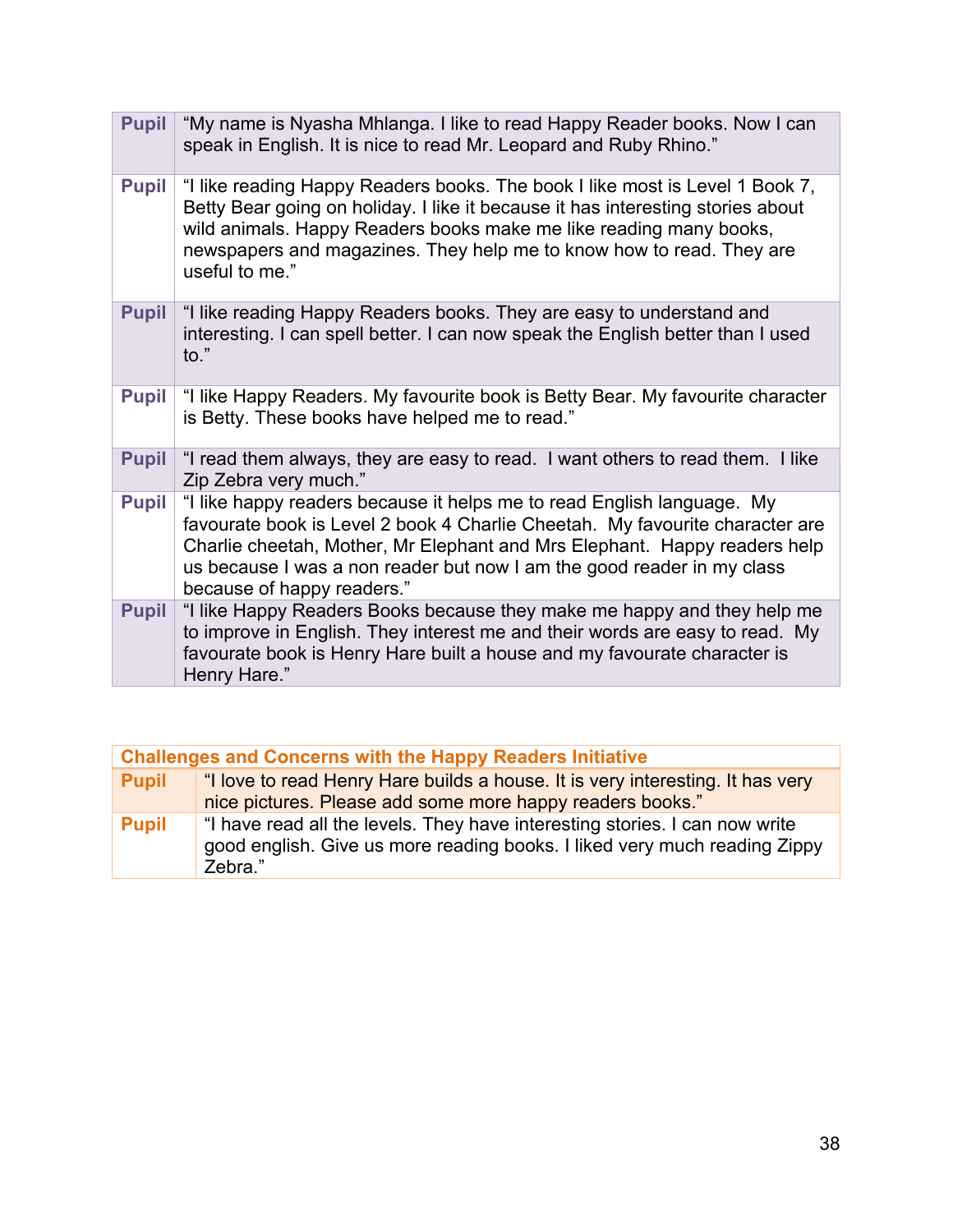## **Appendix D. Terms of reference for consultancy monitoring report Jan 17 DRAFT**

Project Model: IGATE Happy Readers

Funded by: Happy Readers Model (World Vision Component)

## **Background**

The IGATE project has implemented a Reading component of the programme in a 300 rural schools in Zimbabwe, in close collaboration with the Ministry of Primary and Secondary Education. During implementation the sought feedback from Headmasters, teachers and pupils on the effectiveness, impact and popularity of the reading scheme. The feedback was gathered by School Inspectors as part of their routine monitoring.

There is a requirement for an external report to be compiled with this information and present the findings from the feedback received.

## **Data Gathered and available for this report**

Data has been gathered from schools using a number of survey forms:

- 1. Schools Visit Booklet (M2) (16 pages)
	- a. School Background
	- b. Letter from Head
	- c. Class/Teacher information (3 to 5 classes per booklet
	- d. Pupil feedback up to 6 pupils per booklet
- 2. School Survey Form Reading (1 page)
- 3. School Survey Form Numeracy (1 page)

Sample pages of these forms are shown in Appendix A

The following data has been gathered using the forms:

- 1. 49 x Schools Visit Booklet (M2
	- a. 12 x end 2015/early 2016
	- b. 13 x mid 2016
	- c. 24x end of 2016
- 2. 273 x School Survey Form Reading (1 page)
- 3. 50 x School Survey Form Numeracy (1 page)

Initial analysis reports have been prepared on the following and can be made available to the consultant.

- 8 School Visits Booklets from Late November 2015
	- o Data captured